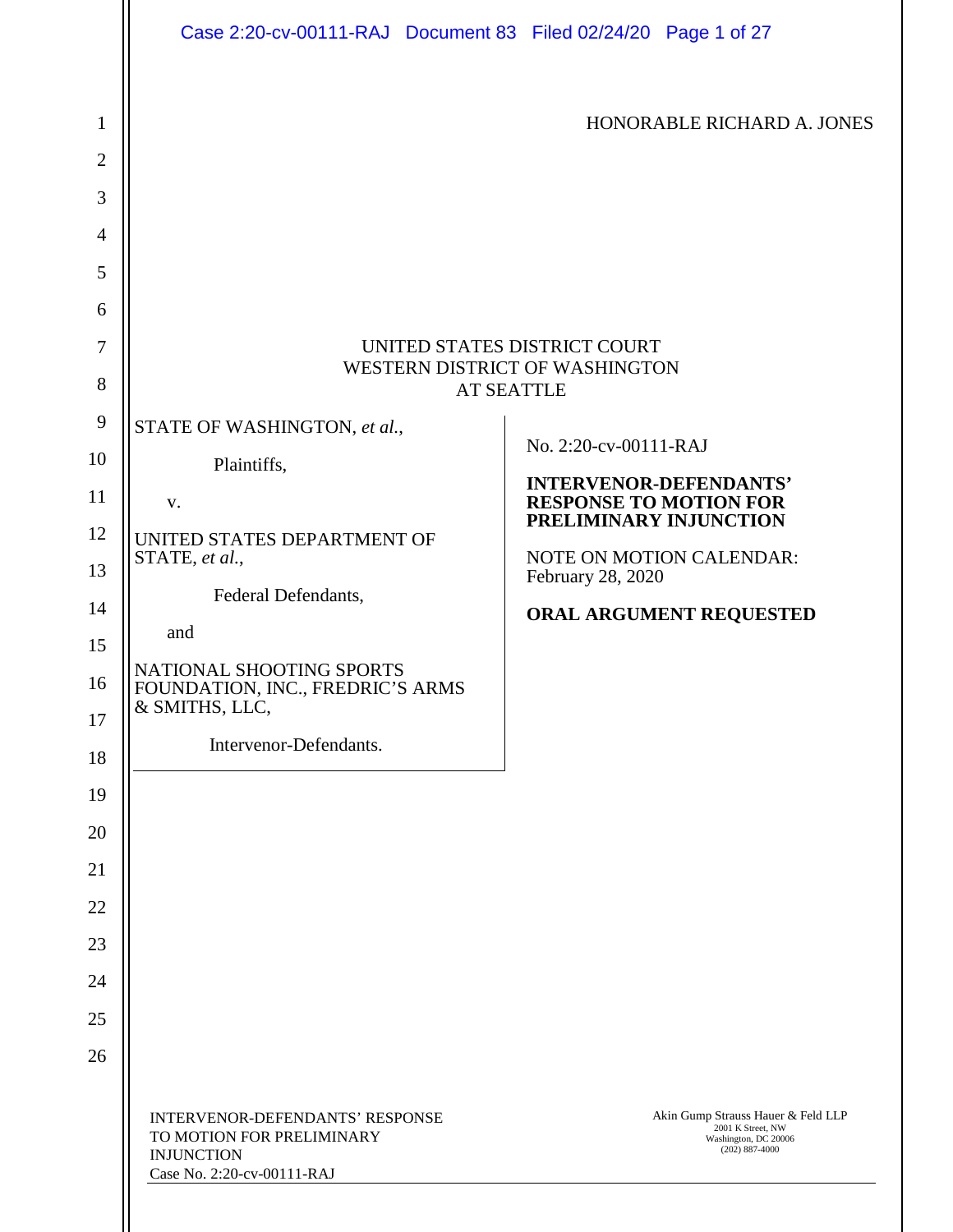# Case 2:20-cv-00111-RAJ Document 83 Filed 02/24/20 Page 2 of 27

1

# **TABLE OF CONTENTS**

| $\overline{2}$ | I.   |                                                                                                                                                                                                                              |                                                                                 |  |  |  |
|----------------|------|------------------------------------------------------------------------------------------------------------------------------------------------------------------------------------------------------------------------------|---------------------------------------------------------------------------------|--|--|--|
| 3              | Π.   |                                                                                                                                                                                                                              |                                                                                 |  |  |  |
| $\overline{4}$ |      | A.                                                                                                                                                                                                                           |                                                                                 |  |  |  |
| 5              |      | <b>B.</b>                                                                                                                                                                                                                    |                                                                                 |  |  |  |
| 6              |      | $\mathcal{C}$ .                                                                                                                                                                                                              |                                                                                 |  |  |  |
| 7              |      | D.                                                                                                                                                                                                                           |                                                                                 |  |  |  |
| $8\,$          | III. |                                                                                                                                                                                                                              |                                                                                 |  |  |  |
| 9              |      | A.                                                                                                                                                                                                                           | The Rules' Treatment of 3D-Firearm Files Is Severable from the                  |  |  |  |
| 10<br>11       |      |                                                                                                                                                                                                                              | $\mathfrak{1}.$<br>The Rules would have been promulgated absent their change in |  |  |  |
| 12             |      |                                                                                                                                                                                                                              | 2.<br>Severance will not impair the function of the Rules as a whole. 12        |  |  |  |
| 13             |      | <b>B.</b>                                                                                                                                                                                                                    | An Injunction Tailored to the Regulation of 3D-Firearm Files Is the             |  |  |  |
| 14             |      |                                                                                                                                                                                                                              | This Court should limit any relief to the scope of the alleged<br>1.            |  |  |  |
| 15             |      |                                                                                                                                                                                                                              |                                                                                 |  |  |  |
| 16             |      |                                                                                                                                                                                                                              | 2.<br>The preliminary injunction factors weigh sharply against                  |  |  |  |
| 17<br>18       |      | $C$ .                                                                                                                                                                                                                        | A Court Order Preserving the Status Quo as to 3D-Firearm Files Would            |  |  |  |
| 19             | IV.  |                                                                                                                                                                                                                              |                                                                                 |  |  |  |
| 20             |      |                                                                                                                                                                                                                              |                                                                                 |  |  |  |
| 21             |      |                                                                                                                                                                                                                              |                                                                                 |  |  |  |
| 22             |      |                                                                                                                                                                                                                              |                                                                                 |  |  |  |
| 23             |      |                                                                                                                                                                                                                              |                                                                                 |  |  |  |
| 24             |      |                                                                                                                                                                                                                              |                                                                                 |  |  |  |
| 25             |      |                                                                                                                                                                                                                              |                                                                                 |  |  |  |
| 26             |      |                                                                                                                                                                                                                              |                                                                                 |  |  |  |
|                |      |                                                                                                                                                                                                                              |                                                                                 |  |  |  |
|                |      | Akin Gump Strauss Hauer & Feld LLP<br>INTERVENOR-DEFENDANTS' RESPONSE<br>2001 K Street, NW<br>TO MOTION FOR PRELIMINARY<br>Washington, DC 20006<br>$(202) 887 - 4000$<br><b>INJUNCTION - i</b><br>Case No. 2:20-cv-00111-RAJ |                                                                                 |  |  |  |
|                |      |                                                                                                                                                                                                                              |                                                                                 |  |  |  |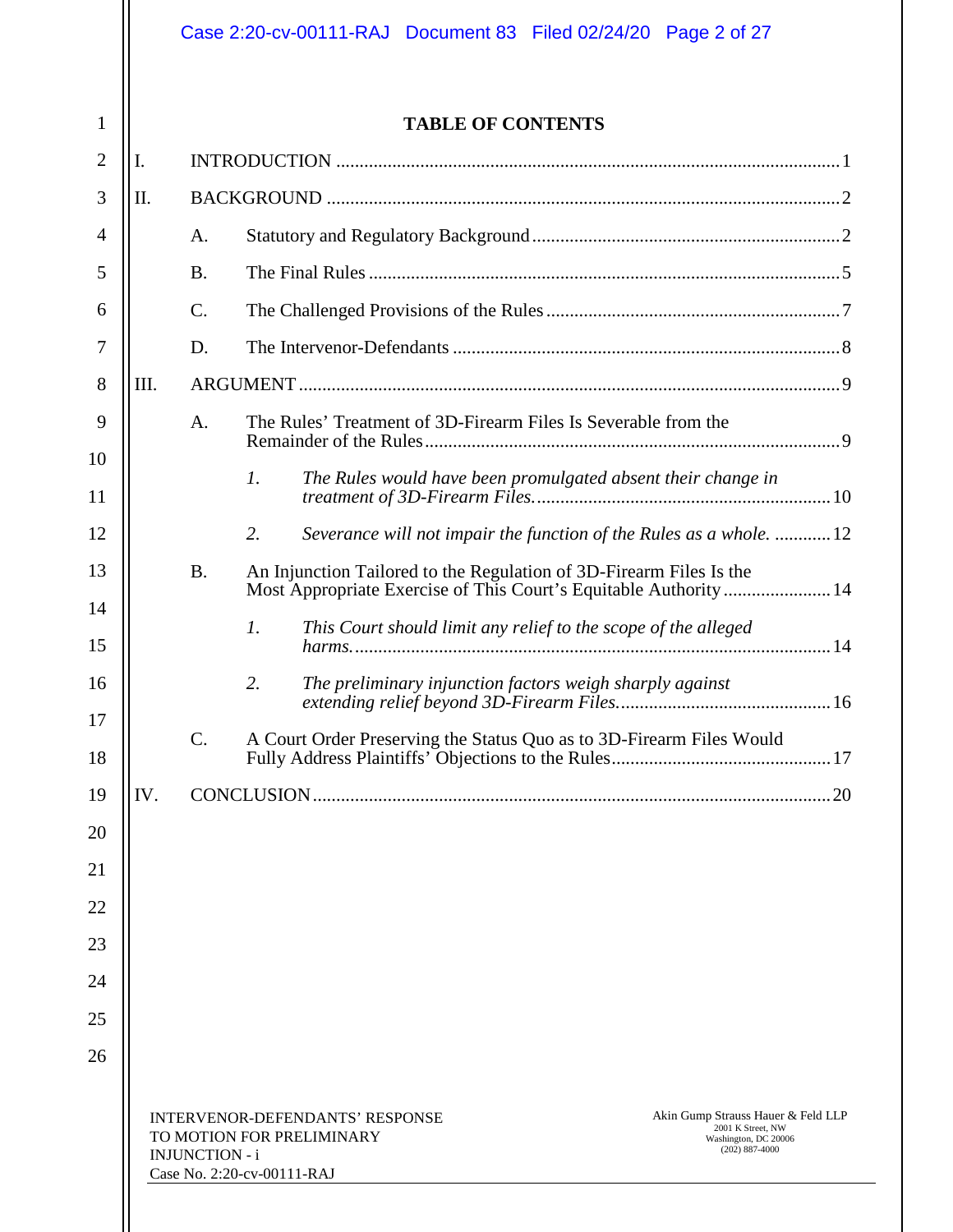| Case 2:20-cv-00111-RAJ Document 83 Filed 02/24/20 Page 3 of 27                                                                                                                                                                     |
|------------------------------------------------------------------------------------------------------------------------------------------------------------------------------------------------------------------------------------|
| <b>TABLE OF AUTHORITIES</b>                                                                                                                                                                                                        |
| <b>CASES:</b>                                                                                                                                                                                                                      |
| ACA Int'l v. FCC,                                                                                                                                                                                                                  |
|                                                                                                                                                                                                                                    |
| Am. Meat Inst. v. Dep't of Agric.,                                                                                                                                                                                                 |
| Ariz. Pub. Serv. Co. v. EPA,                                                                                                                                                                                                       |
| Ass'n of Private Colls. & Univs. v. Duncan,                                                                                                                                                                                        |
| Averett v. Dep't of Health & Human Servs.,                                                                                                                                                                                         |
|                                                                                                                                                                                                                                    |
| Califano v. Yamasaki,                                                                                                                                                                                                              |
| California v. Azar,                                                                                                                                                                                                                |
| California v. Dep't of Health & Human Servs.,                                                                                                                                                                                      |
| Carlson v. Postal Regulatory Comm'n,                                                                                                                                                                                               |
| Catholic Soc. Serv. v. Shalala,                                                                                                                                                                                                    |
| City of Los Angeles v. Lyons,                                                                                                                                                                                                      |
| Ctr. for Biological Diversity v. Jewell,                                                                                                                                                                                           |
| Davis Cty. Solid Waste Mgmt. v. EPA,                                                                                                                                                                                               |
| E. Bay Sanctuary Covenant v. Trump,                                                                                                                                                                                                |
| Akin Gump Strauss Hauer & Feld LLP<br><b>INTERVENOR-DEFENDANTS' RESPONSE</b><br>2001 K Street, NW<br>TO MOTION FOR PRELIMINARY<br>Washington, DC 20006<br>$(202)$ 887-4000<br><b>INJUNCTION - ii</b><br>Case No. 2:20-cv-00111-RAJ |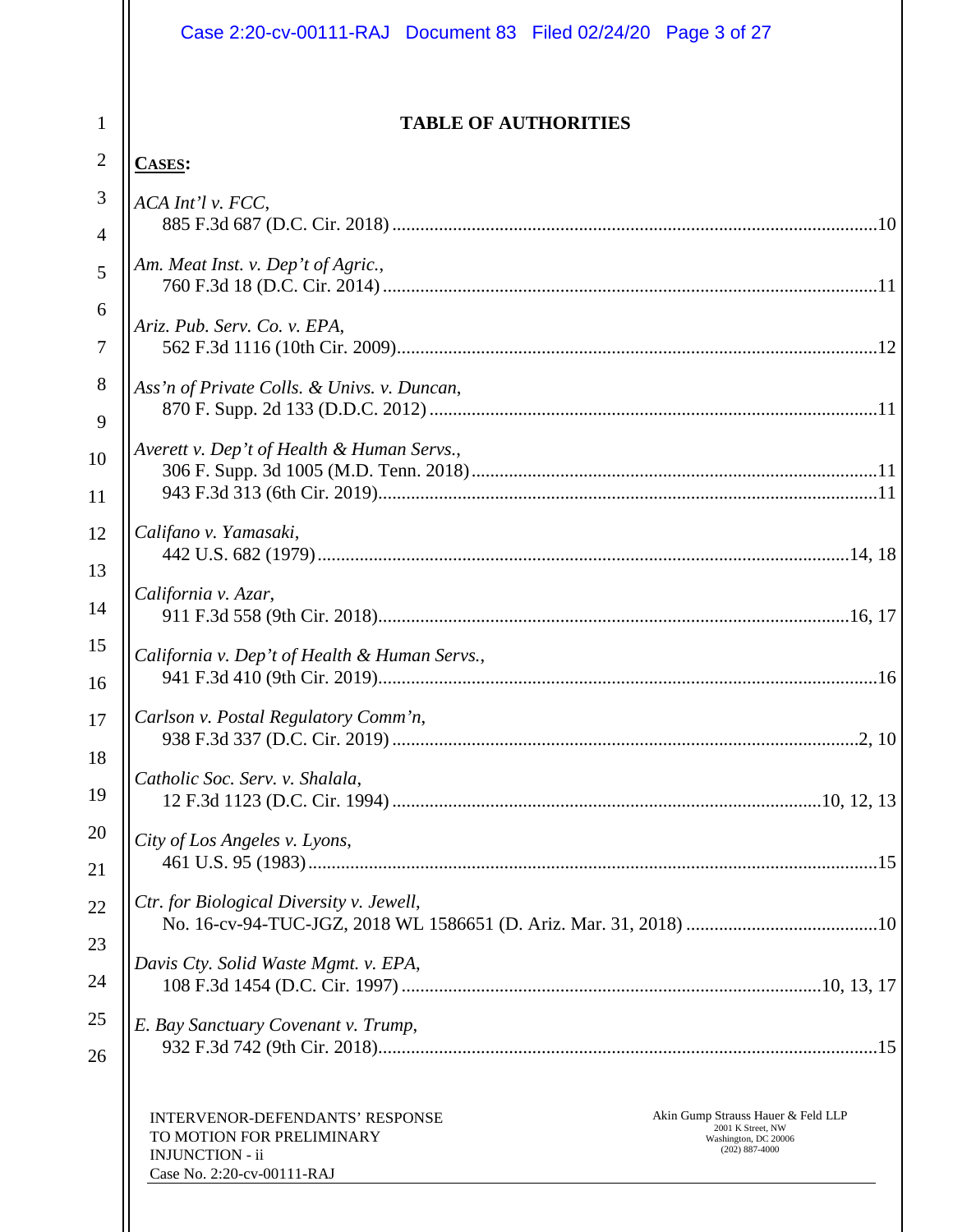| Case 2:20-cv-00111-RAJ Document 83 Filed 02/24/20 Page 4 of 27                                                                                                                                                                      |
|-------------------------------------------------------------------------------------------------------------------------------------------------------------------------------------------------------------------------------------|
| High Country Conservation Advocates v. Forest Serv.,                                                                                                                                                                                |
| In re A Cmty. Voice,                                                                                                                                                                                                                |
| K Mart Corp. v. Cartier, Inc.,                                                                                                                                                                                                      |
| Lewis v. Casey,                                                                                                                                                                                                                     |
| Massachusetts v. EPA,                                                                                                                                                                                                               |
| MD/DC/DE Broadcasters Ass'n v. FCC,                                                                                                                                                                                                 |
| Milliken v. Bradley,                                                                                                                                                                                                                |
| Nat'l Ass'n of Mfrs. v. NLRB,                                                                                                                                                                                                       |
| Nat'l Treasury Emps. Union v. Yeutter,                                                                                                                                                                                              |
| North Carolina v. FERC,                                                                                                                                                                                                             |
| U.S. Sugar Corp. v. EPA,                                                                                                                                                                                                            |
| United States v. Edler Indus., Inc.,                                                                                                                                                                                                |
| Virginia v. EPA,                                                                                                                                                                                                                    |
| Washington v. Dep't of State,                                                                                                                                                                                                       |
| Winter v. NRDC,                                                                                                                                                                                                                     |
| Akin Gump Strauss Hauer & Feld LLP<br><b>INTERVENOR-DEFENDANTS' RESPONSE</b><br>2001 K Street, NW<br>TO MOTION FOR PRELIMINARY<br>Washington, DC 20006<br>$(202)$ 887-4000<br><b>INJUNCTION - iii</b><br>Case No. 2:20-cv-00111-RAJ |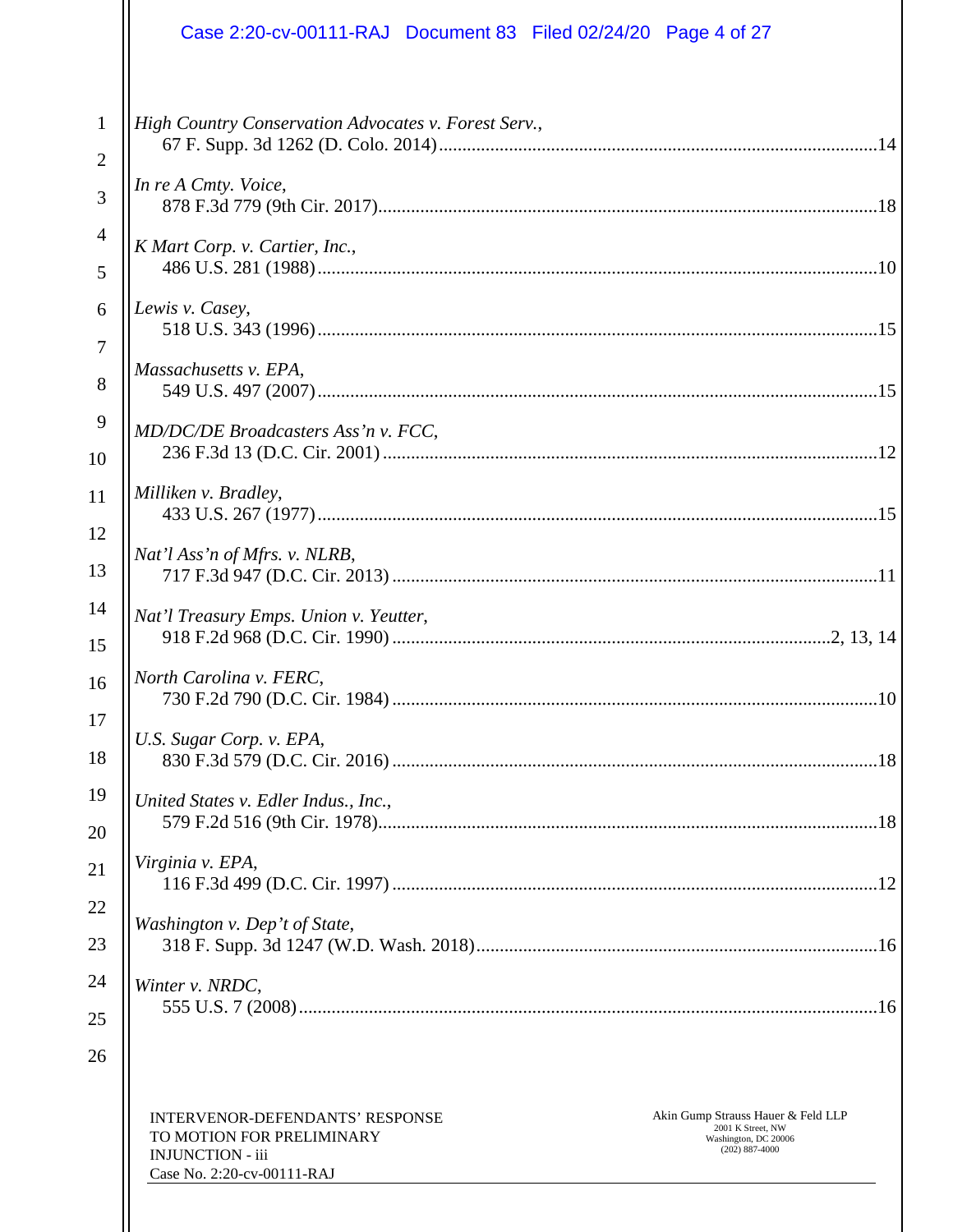|                                                      |                                                              | Case 2:20-cv-00111-RAJ Document 83 Filed 02/24/20 Page 5 of 27                                                                                           |                                                                                                     |  |
|------------------------------------------------------|--------------------------------------------------------------|----------------------------------------------------------------------------------------------------------------------------------------------------------|-----------------------------------------------------------------------------------------------------|--|
| <b>STATUTES AND REGULATIONS:</b>                     |                                                              |                                                                                                                                                          |                                                                                                     |  |
| 5 U.S.C.                                             |                                                              |                                                                                                                                                          |                                                                                                     |  |
|                                                      |                                                              |                                                                                                                                                          |                                                                                                     |  |
|                                                      |                                                              |                                                                                                                                                          |                                                                                                     |  |
| 22 U.S.C.                                            |                                                              |                                                                                                                                                          |                                                                                                     |  |
| 50 U.S.C.                                            |                                                              |                                                                                                                                                          |                                                                                                     |  |
|                                                      |                                                              |                                                                                                                                                          |                                                                                                     |  |
| 15 C.F.R.                                            |                                                              |                                                                                                                                                          |                                                                                                     |  |
|                                                      |                                                              |                                                                                                                                                          |                                                                                                     |  |
|                                                      |                                                              |                                                                                                                                                          |                                                                                                     |  |
|                                                      |                                                              |                                                                                                                                                          |                                                                                                     |  |
| 22 C.F.R.                                            |                                                              |                                                                                                                                                          |                                                                                                     |  |
| <b>Other Authorities:</b>                            |                                                              |                                                                                                                                                          |                                                                                                     |  |
|                                                      |                                                              | Comment Letter on Proposed Rule on International Traffic in Arms Regulations: U.S.                                                                       |                                                                                                     |  |
|                                                      |                                                              | Dep't of Commerce, Addition of Software Specially Designed to Automate the<br>Analysis of Geospatial Imagery to the Export Control Classification Number |                                                                                                     |  |
|                                                      |                                                              | Dep't of Commerce, International Traffic in Arms Regulations: U.S. Munitions List                                                                        |                                                                                                     |  |
|                                                      |                                                              | Dep't of Commerce, International Traffic in Arms Regulations: U.S. Munitions List                                                                        |                                                                                                     |  |
| <b>INJUNCTION - iv</b><br>Case No. 2:20-cv-00111-RAJ | INTERVENOR-DEFENDANTS' RESPONSE<br>TO MOTION FOR PRELIMINARY |                                                                                                                                                          | Akin Gump Strauss Hauer & Feld LLP<br>2001 K Street, NW<br>Washington, DC 20006<br>$(202)$ 887-4000 |  |

 $\mathsf{I}$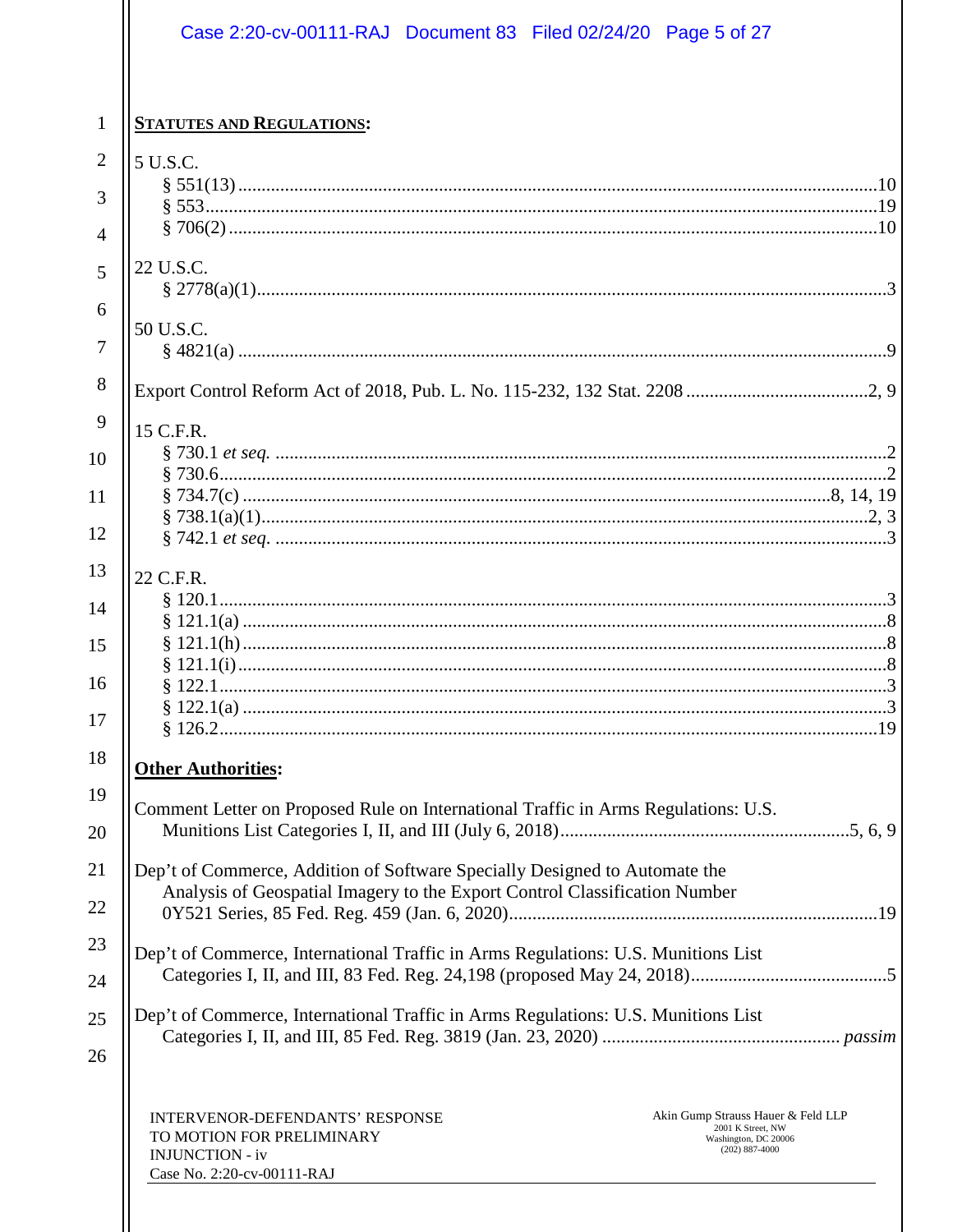|                                                                                                                                                          | Case 2:20-cv-00111-RAJ Document 83 Filed 02/24/20 Page 6 of 27                                                                                                                                                                                                                                                                                |  |  |  |
|----------------------------------------------------------------------------------------------------------------------------------------------------------|-----------------------------------------------------------------------------------------------------------------------------------------------------------------------------------------------------------------------------------------------------------------------------------------------------------------------------------------------|--|--|--|
|                                                                                                                                                          | Dep't of State, Amendment to the Int'l Traffic in Arms Regulations: Initial<br>Implementation of Export Control Reform, 78 Fed. Reg. 22,740 (Apr. 16, 2013) 4, 5                                                                                                                                                                              |  |  |  |
|                                                                                                                                                          | Dep't of State, Continued Temporary Modification of Category XI of the United                                                                                                                                                                                                                                                                 |  |  |  |
|                                                                                                                                                          | Dep't of State, Control of Firearms, Guns, Ammunition and Related Articles the<br>President Determines No Longer Warrant Control Under the United States                                                                                                                                                                                      |  |  |  |
| Dep't of State, Control of Firearms, Guns, Ammunition and Related Articles the<br>President Determines No Longer Warrant Control Under the United States |                                                                                                                                                                                                                                                                                                                                               |  |  |  |
|                                                                                                                                                          |                                                                                                                                                                                                                                                                                                                                               |  |  |  |
|                                                                                                                                                          | Dep't of State, Final Rules for Oversight of Firearms Exports Fact Sheet (Jan. 23,                                                                                                                                                                                                                                                            |  |  |  |
|                                                                                                                                                          | Dep't of State, International Traffic in Arms Regulations: Creation of Definition of<br>Activities That Are Not Exports, Reexports, Retransfers, or Temporary Imports;<br>Creation of Definition of Access Information; Revisions to Definitions of Export,<br>Reexport, Retransfer, Temporary Import, and Release, 84 Fed. Reg. 70,887 (Dec. |  |  |  |
|                                                                                                                                                          | Dep't of State, Revision of the International Traffic in Arms Regulations, 49 Fed. Reg.                                                                                                                                                                                                                                                       |  |  |  |
|                                                                                                                                                          |                                                                                                                                                                                                                                                                                                                                               |  |  |  |
|                                                                                                                                                          | The White House, Fact Sheet on the President's Export Control Reform Initiative                                                                                                                                                                                                                                                               |  |  |  |
|                                                                                                                                                          | The White House, White House Chief of Staff Daley Highlights Priority for the                                                                                                                                                                                                                                                                 |  |  |  |
|                                                                                                                                                          |                                                                                                                                                                                                                                                                                                                                               |  |  |  |
|                                                                                                                                                          |                                                                                                                                                                                                                                                                                                                                               |  |  |  |
|                                                                                                                                                          |                                                                                                                                                                                                                                                                                                                                               |  |  |  |
|                                                                                                                                                          |                                                                                                                                                                                                                                                                                                                                               |  |  |  |
|                                                                                                                                                          |                                                                                                                                                                                                                                                                                                                                               |  |  |  |
|                                                                                                                                                          | Akin Gump Strauss Hauer & Feld LLP<br><b>INTERVENOR-DEFENDANTS' RESPONSE</b><br>2001 K Street, NW<br>TO MOTION FOR PRELIMINARY<br>Washington, DC 20006<br>$(202) 887-4000$<br><b>INJUNCTION - v</b><br>Case No. 2:20-cv-00111-RAJ                                                                                                             |  |  |  |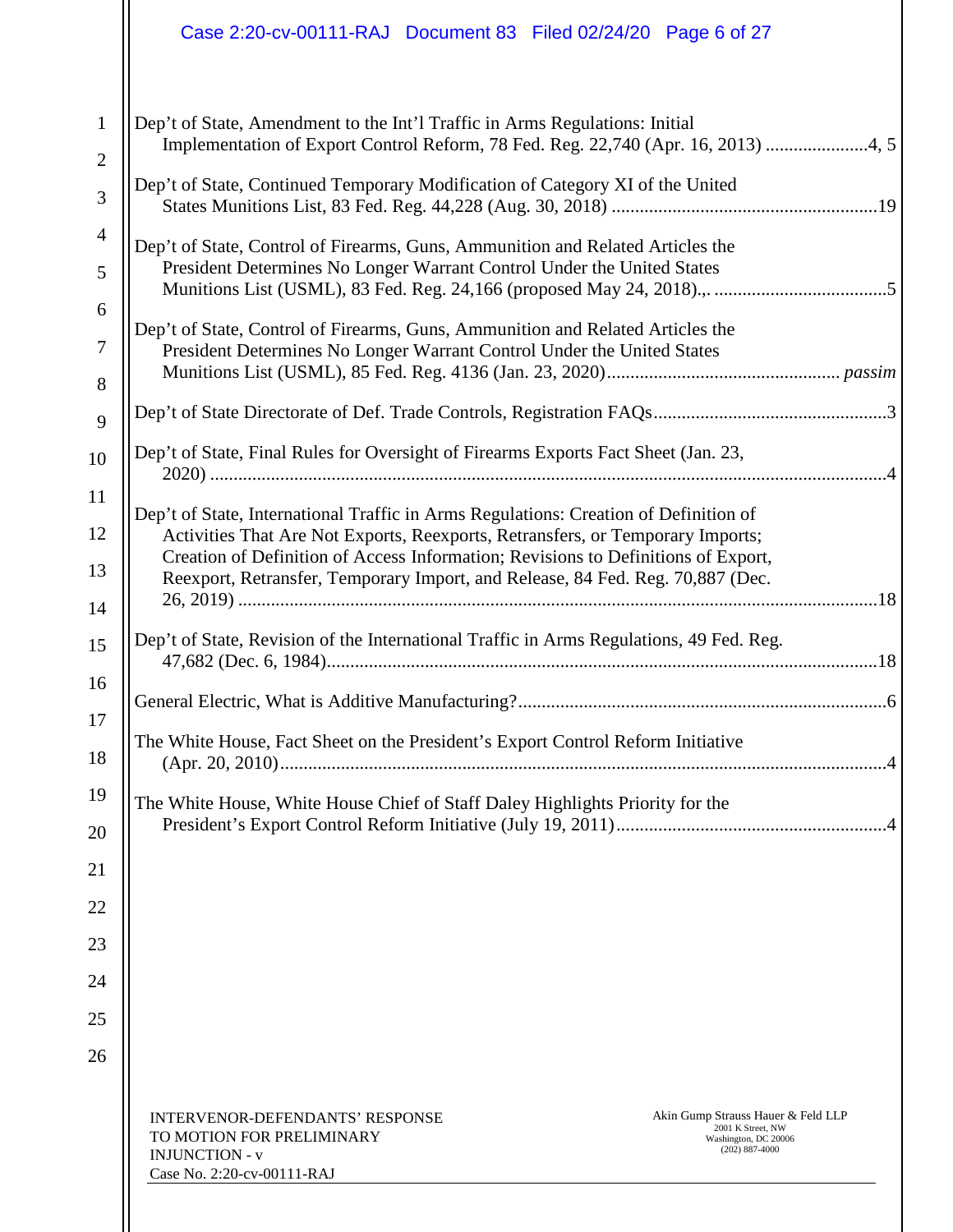1

#### **I. INTRODUCTION**

Intervenor-Defendants National Shooting Sports Foundation, Inc. ("NSSF") and Fredric's Arms & Smiths, LLC (collectively, "NSSF Parties") submit this response in partial opposition to the motion for a preliminary injunction brought by Plaintiff States*.* Plaintiffs challenge two agency rules ("Rules") transferring export control jurisdiction over certain firearms, ammunition, and related products and technology to the Commerce Department from the State Department. Plaintiffs' merits arguments focus with laser-like precision on just one of the Rules' myriad effects: the change in regulation of computer files for the production of firearms or their components using a 3D-printer ("3D-Firearm Files"). The vast majority of the Rules have nothing to do with 3D-Firearm Files. Yet Plaintiffs seek a preliminary injunction against the Rules *in their entirety*. Even if the Court determines that Plaintiffs are entitled to relief on their specific claims, there would be no basis for an order enjoining implementation of the Rules wholesale. Instead, at most, the Court should simply order the agencies to maintain the pre-implementation status quo with respect to regulatory restrictions on 3D-Firearm Files (as defined by the Plaintiff States).

Plaintiffs' requested preliminary injunction is wildly overbroad. It would wholly block the implementation of Rules emerging from a comprehensive decade-long effort, first initiated during President Obama's Administration, to improve and simplify controls over exports of many items. These items include firearms and ammunition as well as associated technology, production equipment, and software—almost all of which are entirely unrelated to 3D-Firearm Files. The resulting Rules strengthen national security and create a more efficient regulatory system for businesses around the country, including members of NSSF, the trade association for America's firearms and ammunition industry. For example, the Rules eliminate the annual \$2,250 State Department registration fee covering gunsmiths or small firearms manufacturers that do not even export goods (like NSSF member Fredric's Arms). The Rules thus enhance the regulatory framework in numerous ways unrelated to their treatment of 3D-Firearm Files. Indeed, Plaintiffs

26

INTERVENOR-DEFENDANTS' RESPONSE TO MOTION FOR PRELIMINARY INJUNCTION - 1 Case No. 2:20-cv-00111-RAJ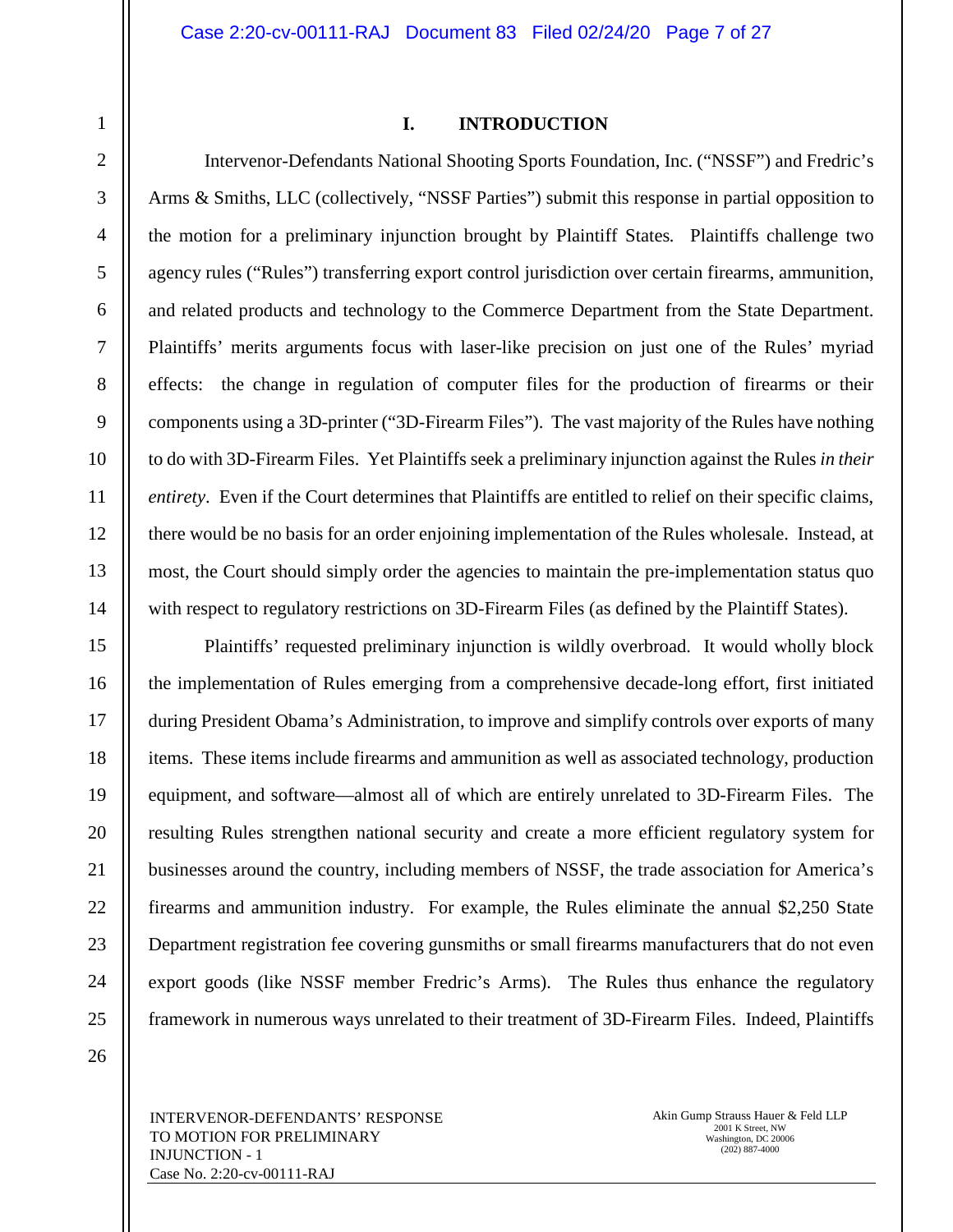do not point to a single aspect of the Rules, other than their treatment of 3D-Firearm Files, that is unlawful or that threatens any harm.

Accordingly, if this Court accepts Plaintiffs' claims on the merits about 3D-Firearm Files, it should go only so far as to remedy their alleged harm—and no further. Well-established severability principles support that common-sense result: there is no evidence the agencies would not have adopted the Rules without their change in treatment of 3D-Firearm Files, and the Rules are eminently workable in the absence of that change. *See Carlson v. Postal Regulatory Comm'n*, 938 F.3d 337, 351 (D.C. Cir. 2019). Issuing an order that tailors relief to the asserted legal violation would also be the most appropriate exercise of this Court's equitable authority particularly considering the harms that Intervenor-Defendants (and countless non-parties) would suffer if the Rules were enjoined completely. *See Nat'l Treasury Emps. Union v. Yeutter*, 918 F.2d 968, 977 (D.C. Cir. 1990). Indeed, a tailored order is needed to comply with Article III limitations on this Court's remedial powers. And implementing such an order would be straightforward: the agencies would maintain the status quo as to regulatory restrictions on 3D-Firearm Files (which the agencies can easily do). This Court should therefore reject Plaintiffs' request for an indiscriminate and needlessly disruptive remedy, and instead ensure that the scope of the Court's relief does not exceed the limited violation or harm alleged.

# **II. BACKGROUND**

# **A. Statutory and Regulatory Background**

Pursuant to its statutory authority to regulate exports, the Department of Commerce has issued and maintained the Export Administration Regulations ("EAR"). *See* Export Control Reform Act of 2018, Pub. L. No. 115-232, 132 Stat. 2208; 15 C.F.R. § 730.1 *et seq.* "The export control provisions of the EAR are intended to serve the national security, foreign policy . . . and other interests of the United States." *Id.* § 730.6. The EAR's Commerce Control List contains "items (i.e., commodities, software, and technology) subject to the export licensing authority" of the Commerce Department's Bureau of Industry and Security. *Id.* § 738.1(a)(1). The Bureau, in

INTERVENOR-DEFENDANTS' RESPONSE TO MOTION FOR PRELIMINARY INJUNCTION - 2 Case No. 2:20-cv-00111-RAJ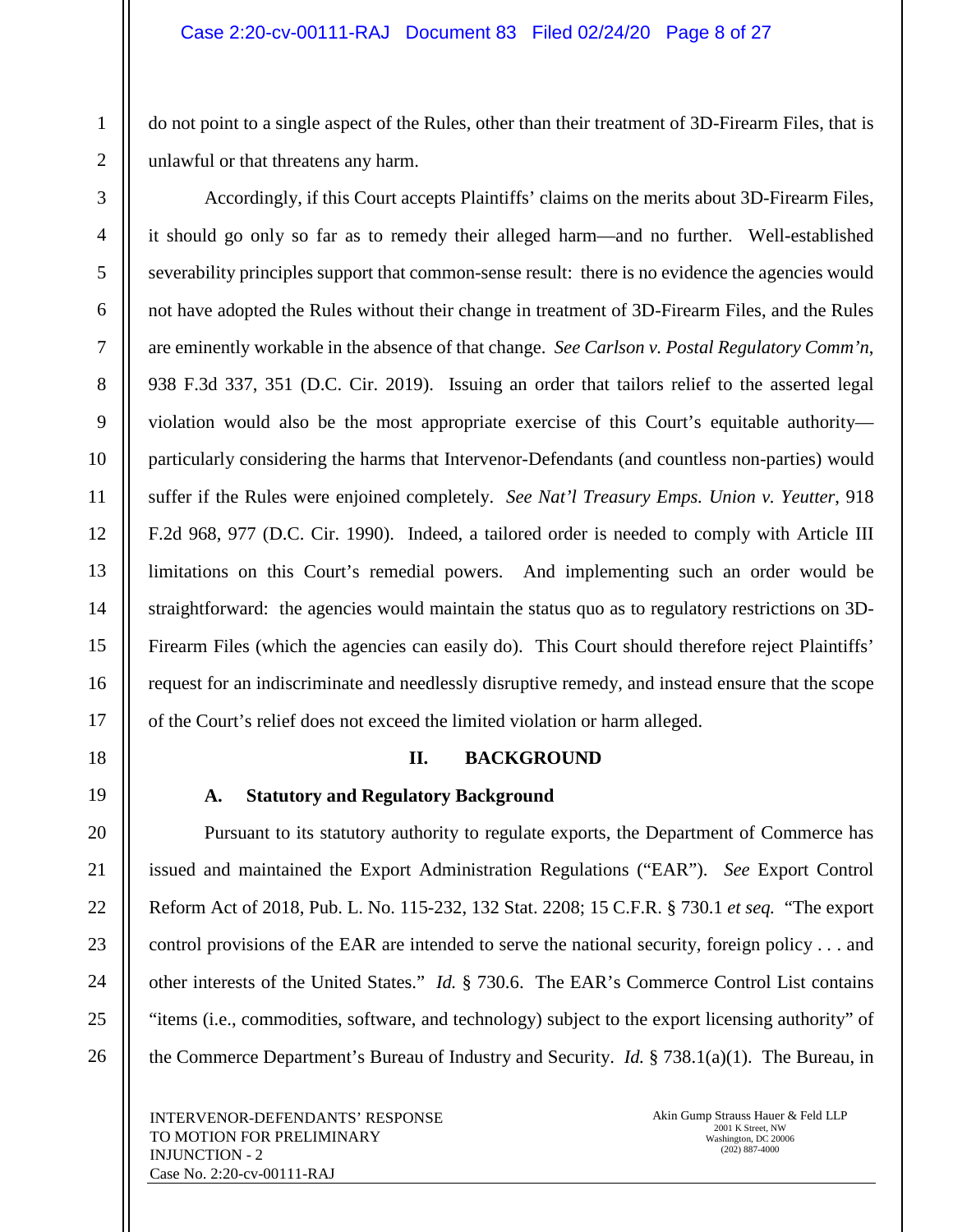turn, controls the export of items on the Commerce Control List through a detailed regulatory structure. *See, e.g.*, *id.* § 742.1 *et seq.*

The Commerce Department is not, however, the only agency with regulatory jurisdiction over exports. *See* 15 C.F.R. § 738.1(a)(1). "Defense articles" and "defense services" are instead controlled under the State Department's International Traffic in Arms Regulations ("ITAR"), administered by the Department's Directorate of Defense Trade Controls ("DDTC") pursuant to the Arms Export Control Act ("AECA"). *See* 22 C.F.R. § 120.1. That Act authorizes the President, "[i]n furtherance of world peace and the security and foreign policy of the United States," to "control the import and the export of defense articles and defense services." 22 U.S.C.  $\S 2778(a)(1)$ . To do so, the President "designate [s] those items which shall be considered as defense articles and defense services" on "the United States Munitions List" ("USML"). *Id.* Manufacturers and exporters of designated articles must register with the DDTC and pay an annual fee, now a minimum of \$2,250. *See* 22 C.F.R. § 122.1; Dep't of State Directorate of Def. Trade Controls, Registration FAQs (accessed Feb. 24, 2020).<sup>1</sup>

The USML proved to be a blunt regulatory instrument. All manner of guns and ammunition, including items widely available over the counter in retail outlets around the world, were controlled as "defense articles" and essentially regulated equally regardless of their nonmilitary applications, use, sensitivity, or vintage. Given how broadly "defense articles" are defined, small businesses, for example, were in effect required to comply with rules similar to those applicable to manufacturers of fighter jets and tanks. And even "manufacturer[s] who do[] not engage in exporting"—including certain gunsmiths like Fredric's Arms—"must nevertheless register." 22 C.F.R. § 122.1(a).

The complexities and redundancies of the export control regime prompted a comprehensive effort, initiated in 2010 under the Obama Administration, "to modernize the U.S.

<sup>&</sup>lt;sup>1</sup> *Available at* https://www.pmddtc.state.gov/ddtc\_public?id=ddtc\_public\_portal\_faq\_detail &sys\_id=138b6d9cdb3d5b4044f9ff621f961905*.*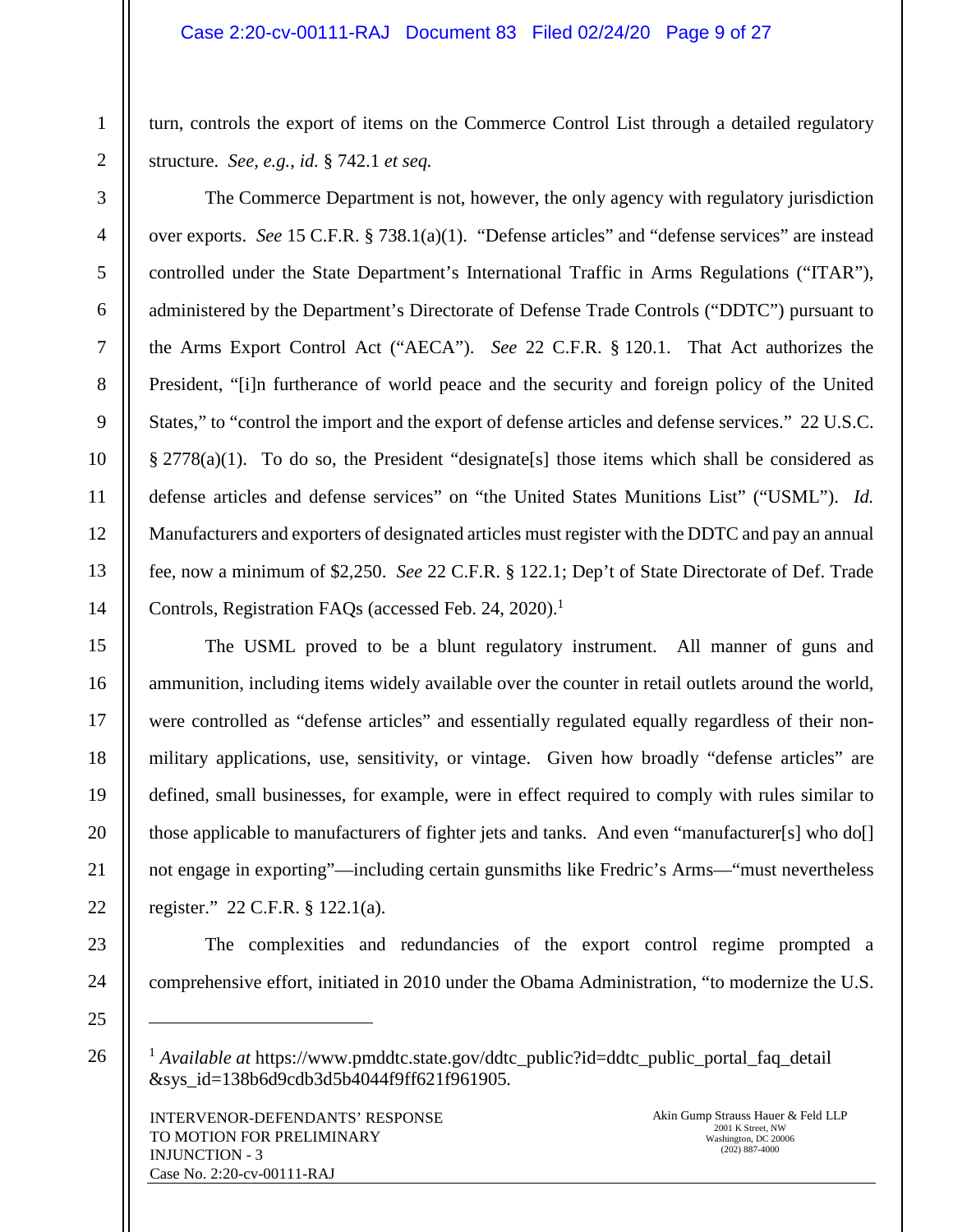# Case 2:20-cv-00111-RAJ Document 83 Filed 02/24/20 Page 10 of 27

export control regulations to create a simpler, more robust system that eases industry compliance, improves enforceability, and better protects America's most sensitive technologies." Dep't of State, Final Rules for Oversight of Firearms Exports Fact Sheet (Jan. 23, 2020).<sup>2</sup> In April 2010, the White House stated in a press release that "the current U.S. export control system does not sufficiently reduce national security risk based on the fact that its structure is overly complicated, contains too many redundancies, and tries to protect too much." The White House, Fact Sheet on the President's Export Control Reform Initiative (Apr. 20, 2010).<sup>3</sup> The White House explained: "The fragmented system, combined with the extensive list of controlled items which resulted in almost 130,000 licenses last year, dilutes our ability to adequately control and protect those key items and technologies that must be protected for our national security." *Id.*

In July 2011, the White House Chief of Staff highlighted a proposal "by which less militarily significant items (e.g., parts and components) will be transferred from the U.S. Munitions List (USML) to the more flexible Commerce Control List." The White House, White House Chief of Staff Daley Highlights Priority for the President's Export Control Reform Initiative (July 19, 2011).<sup>4</sup> In April 2013, the State Department issued a final rule amending its arms regulations (the ITAR) to transfer certain items on the USML to the jurisdiction of the Commerce Department. Dep't of State, Amendment to the Int'l Traffic in Arms Regulations: Initial Implementation of Export Control Reform, 78 Fed. Reg. 22,740 (Apr. 16, 2013). That rule noted that there would be future changes: "The Department intends to publish final rules implementing the revised [USML] categories and related ITAR amendments periodically,

<sup>2</sup> *Available at* https://www.state.gov/proposed-rules-for-oversight-of-firearms-exports-publishedfor-public-comment.

<sup>3</sup> *Available at* https://obamawhitehouse.archives.gov/the-press-office/fact-sheet-presidentsexport-control-reform-initiative.

<sup>4</sup> *Available at* https://obamawhitehouse.archives.gov/the-press-office/2011/07/19/white-housechief-staff-daley-highlights-priority-presidents-export-cont.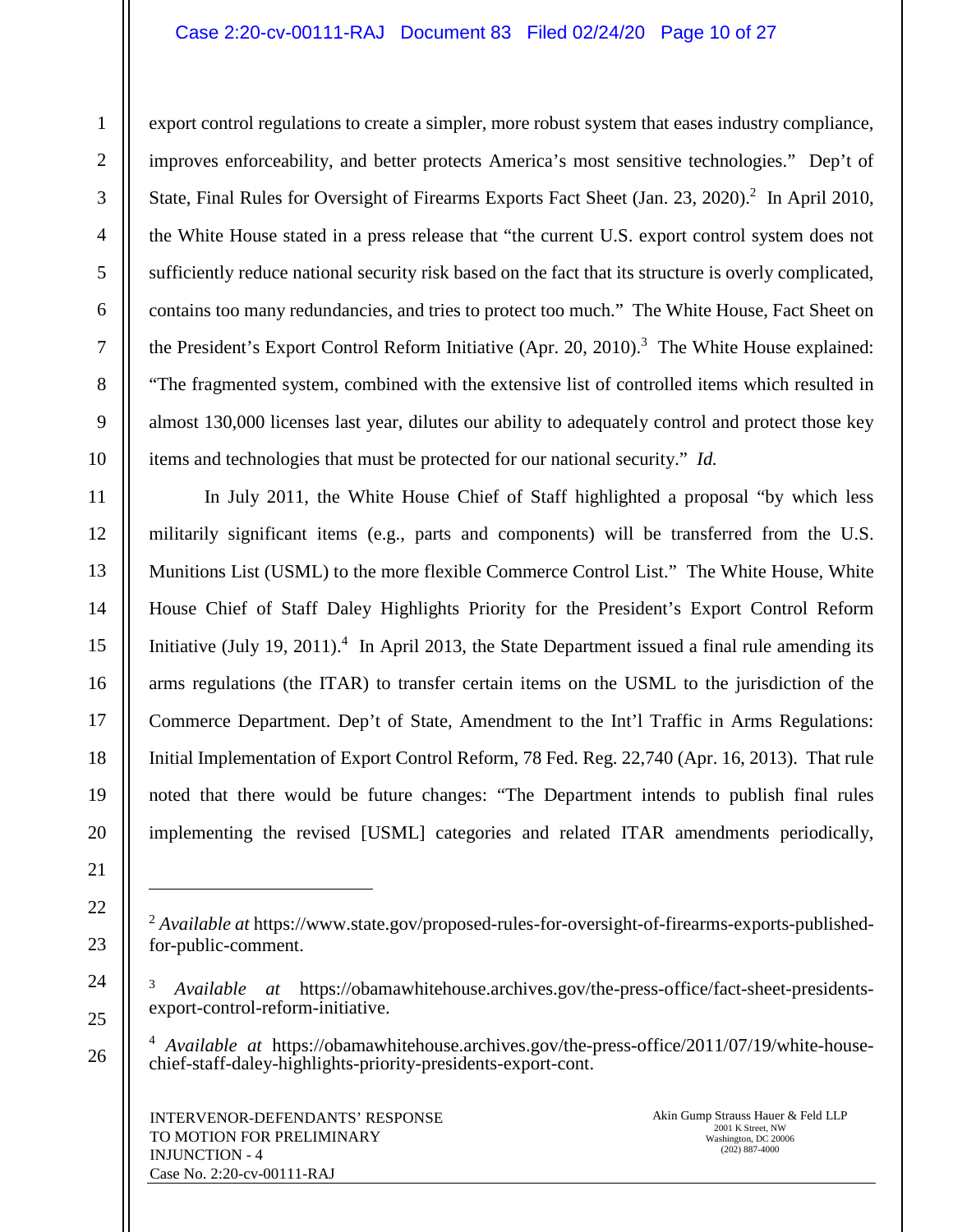beginning with this rule." *Id.* By the end of the Obama Administration, the process of revising the USML to streamline regulation and transfer certain items to the Department of Commerce's jurisdiction had been completed for 18 of the USML's 21 categories—*i.e.*, all but the three categories in the Rules now at issue.

## **B. The Final Rules**

The Rules that the Plaintiffs seek to vacate "are the product of [the] larger effort since 2010." Final Rules for Oversight of Firearms Exports Fact Sheet, *supra*. They complete the export reform control process for items in the remaining three categories on the USML. Specifically, in 2018, the State Department and the Commerce Department issued proposed rules to transfer licensing jurisdiction over certain commercial firearms and related items in these categories, including products widely available in retail outlets, from State to Commerce regulatory jurisdiction. *See* International Traffic in Arms Regulations: U.S. Munitions List Categories I, II, and III, 83 Fed. Reg. 24,198 (proposed May 24, 2018); Control of Firearms, Guns, Ammunition and Related Articles the President Determines No Longer Warrant Control Under the United States Munitions List (USML), 83 Fed. Reg. 24,166 (proposed May 24, 2018).

Many commenters, including NSSF, supported the new Rules. NSSF explained that the Rules' projected advantages had "been proven thousands of times through the application of similar export control reforms for other sensitive commercial or less sensitive military items that have been transferred to Commerce's jurisdiction over the course of the last eight years." Comment Letter on Proposed Rule on International Traffic in Arms Regulations: U.S. Munitions List Categories I, II, and III (July 6, 2018).<sup>5</sup> As examples, NSSF noted that "under the Commerce system, there are no fees to apply for licenses. There are no redundant registration requirements for domestic manufacturers. There are no fees for registration. Such fees are bearable for large

25

26

1

2

3

4

5

6

7

8

9

10

11

12

13

14

15

16

17

18

19

20

21

22

23

24

<sup>5</sup> *Available at* https://www.pmddtc.state.gov/sys\_attachment.do?sys\_id=0b4aef81d ba31b403b1272131f9619f1, at 109.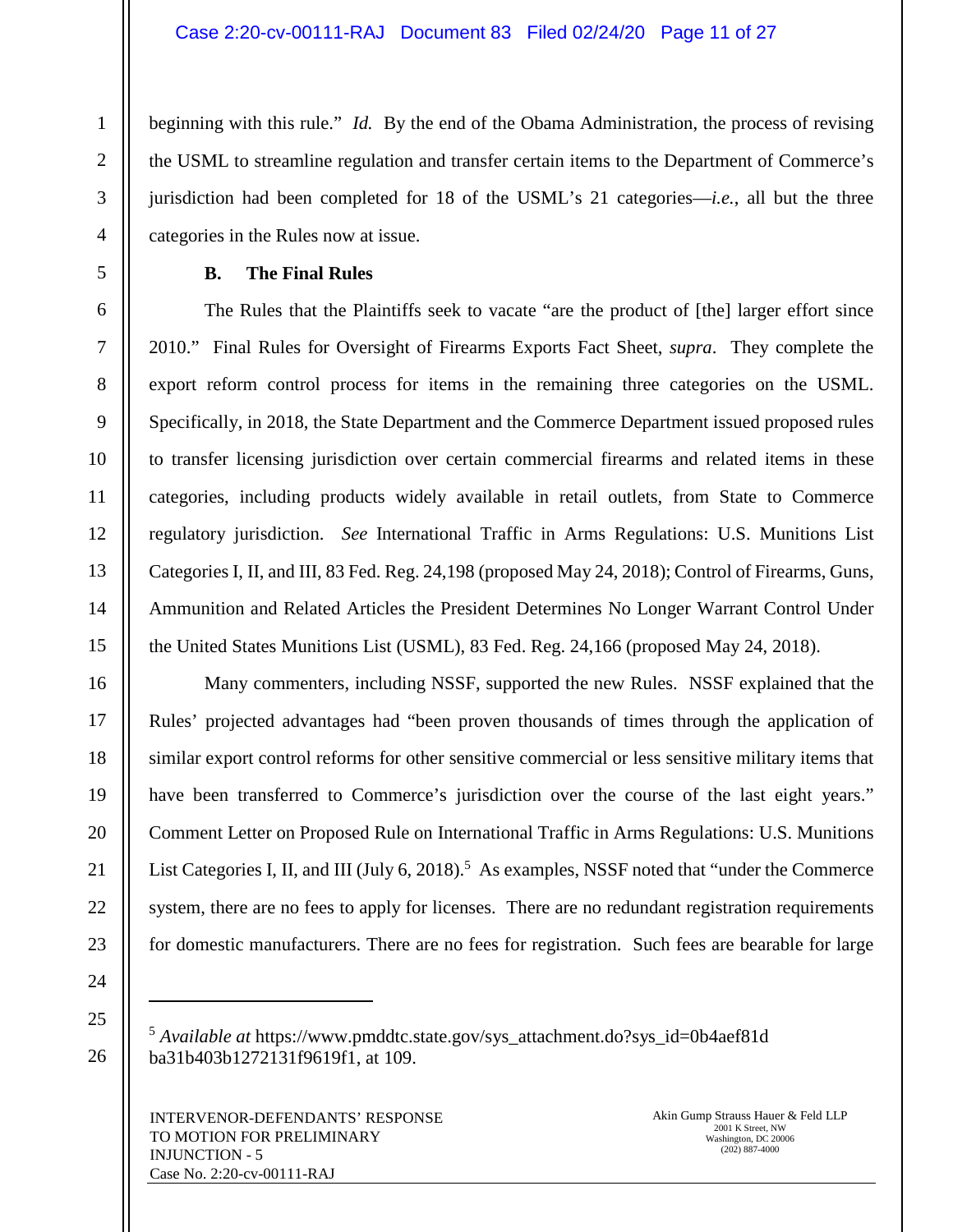# Case 2:20-cv-00111-RAJ Document 83 Filed 02/24/20 Page 12 of 27

companies, but often not for small- and medium-sized companies. The license application forms are vastly simpler." *Id.* NSSF's comments did not address 3D-Firearm Files or 3D-printing technology.<sup>6</sup>

On January 23, 2020, the State Department and the Commerce Department issued the final Rules that Plaintiffs now challenge. *See* International Traffic in Arms Regulations: U.S. Munitions List Categories I, II, and III, 85 Fed. Reg. 3819 (Jan. 23, 2020) (State Rule); Control of Firearms, Guns, Ammunition and Related Articles the President Determines No Longer Warrant Control Under the United States Munitions List (USML), 85 Fed. Reg. 4136 (Jan. 23, 2020) (Commerce Rule). The Rules, the State Department explained, revise the USML to transfer items that do not "provide the United States with a critical military or intelligence advantage or, in the case of weapons, have an inherently military function." 85 Fed. Reg. at 3820. The transferred items include many "that are widely available in retail outlets in the United States and abroad." *Id.*

At the same time, the Rules' transfer of jurisdiction over various items to the Department of Commerce "does not deregulate the export of firearms." 85 Fed. Reg. at 3822. "All firearms and major components being transferred to the [Commerce Control List] will continue to require export authorization from the Department of Commerce," which is "capable of monitoring foreign recipients' compliance with their obligations." *Id.* The Commerce Department "will use its resources and expertise . . . to vet parties involved in transactions subject to the EAR for human rights concerns." 85 Fed. Reg. at 4144. Thus, the firearms, ammunition, and related products at issue will still be controlled for export purposes to achieve, after interagency review, national

<sup>&</sup>lt;sup>6</sup> "3D printing" is a reference to additive manufacturing, which is a technique to use data with computer-aided-design software to "direct hardware to deposit material, layer upon layer, in precise geometric shapes. As its name implies, additive manufacturing adds material to create an object. By contrast, when you create an object by traditional means, it is often necessary to remove material through milling, machining, carving, shaping or other means." General Electric, What is Additive Manufacturing?, *available at* https://www.ge.com/additive/additive-manufacturing (accessed Feb. 24, 2020).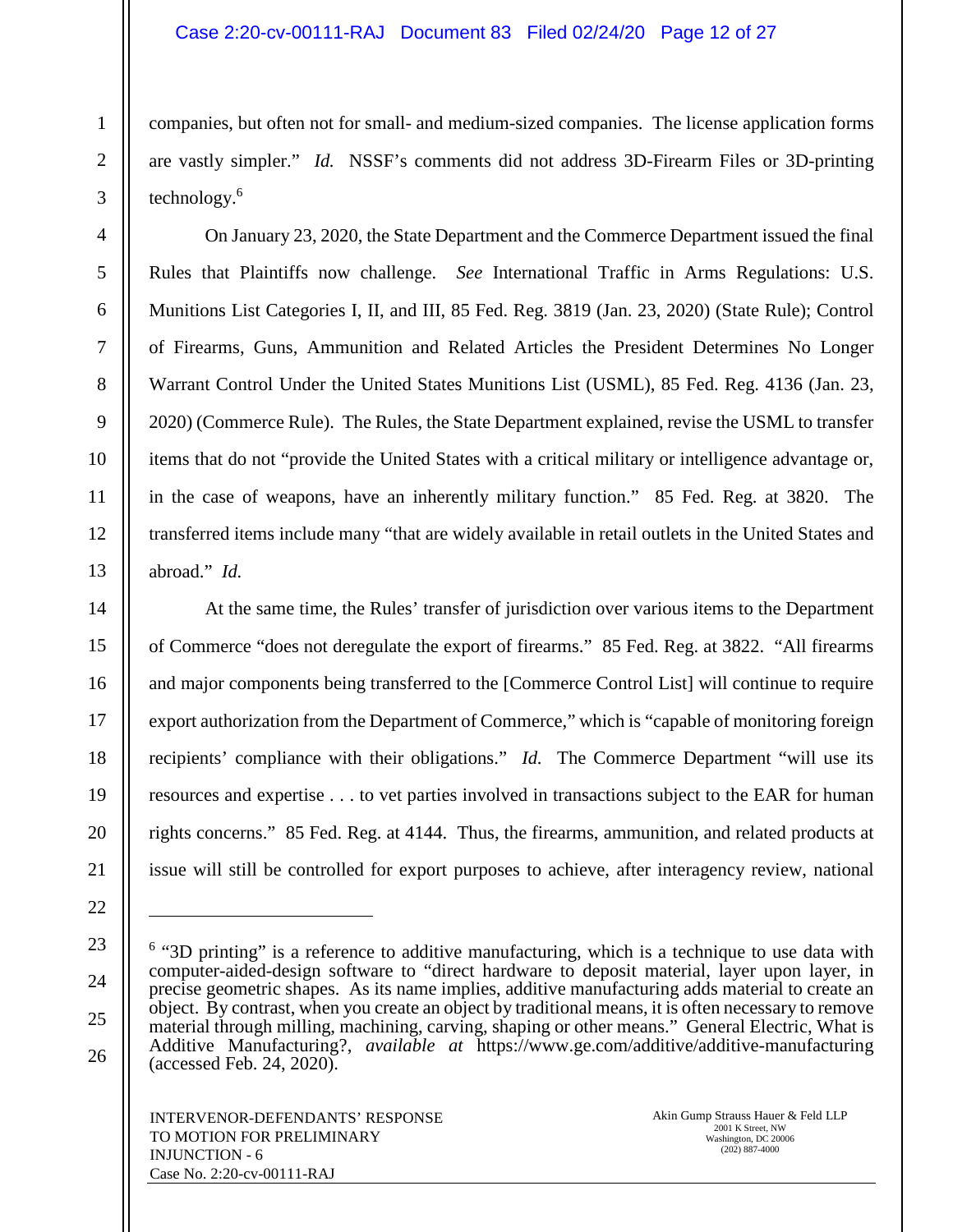# Case 2:20-cv-00111-RAJ Document 83 Filed 02/24/20 Page 13 of 27

security, foreign policy, and human rights objectives. But these objectives will be achieved in a simpler, more efficient way for non-military manufacturers and exporters, including NSSF members.

The Rules, which together span 68 pages of the Federal Register, contain dozens of provisions adjusting export controls over numerous categories of firearms, ammunition, and related products and technologies. 85 Fed. Reg. at 3819–33; 85 Fed. Reg. at 4136–88. The items added to the Commerce Control List (and thus no longer considered "defense articles" subject to State Department regulation) run the gamut. They include non-automatic and semi-automatic firearms up to .50 caliber; firearms manufactured from 1890 to 1898 and reproductions thereof; certain riflescopes, shotgun shells, and firearm and ammunition production equipment; and many other related products and technologies. *See, e.g.*, 85 Fed. Reg. at 4180–82 (No. 42). In fact, the Department of Commerce estimated that 10,000 current State Department licenses would be affected by the transfer of jurisdiction. *Id.* at 4139.

Further, the Rules contain numerous provisions designed to enhance the Department of Commerce's regulation of firearm exports. For example, the Commerce Rule sets forth multiple grounds to impose license requirements and deny licenses, such as regional stability, national security, and human rights. *See* 85 Fed. Reg. at 4143–44, 4163, 4176. It also "imposes a requirement to file Electronic Export Information . . . for nearly all exports of firearms being moved to the [Commerce Control List]." 85 Fed. Reg. at 4138; *see* 85 Fed. Reg. at 4176–77 (No. 21). On the State Department side, the Rules clarify and revise the categories of firearms and other items that remain on the USML. *See, e.g.*, 85 Fed. Reg. at 3831–32.

# **C. The Challenged Provisions of the Rules**

The provisions of the Rules to which Plaintiffs object constitute a very thin slice of the Rules. Plaintiffs challenge the transfer of "Firearm Files"—characterized as "[c]omputer software for the production of a [USML] Category I firearm or its components using a 3D printer"—from the USML to the jurisdiction of the Commerce Department. *See* Pl. States' Mot. For Preliminary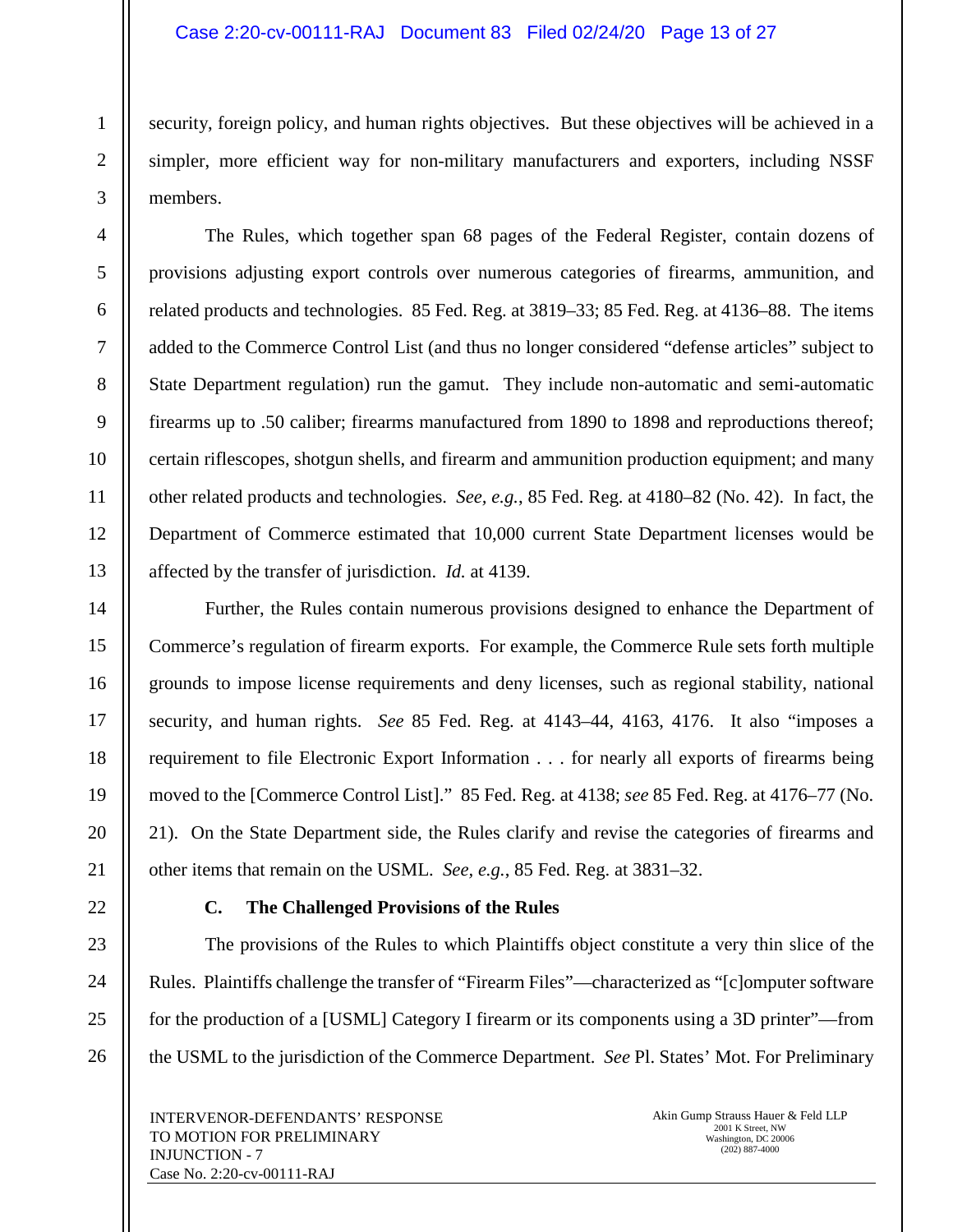Inj. 3 (ECF No. 55) ("PI Mot.").<sup>7</sup> Plaintiffs relatedly object to a section of the Commerce Rule revising the scope of an exception from Commerce regulatory jurisdiction for "published" technology and software in 15 C.F.R. § 734.7. *See* PI Mot. 6–7. Specifically, the Rule provides for the Commerce Department to retain jurisdiction over "software" or "technology" for producing "a firearm, or firearm frame or receiver . . . made available by posting on the internet" and "ready for insertion" into manufacturing equipment. 85 Fed. Reg. at 4172–73 (No. 4).

Plaintiffs do not, however, object to any aspects of the Rules that transfer regulatory control over specified firearm products, manufacturing equipment, or traditional (*i.e.*, non-3Dprinting) technology or software. Plaintiffs' objections are thus directed toward an extremely narrow subset of the Rules' many provisions, almost all of which are unrelated to 3D-printing technology or software.

# **D. The Intervenor-Defendants**

Intervenor-Defendants are NSSF and Fredric's Arms. Neither NSSF nor Fredric's Arms is involved in the 3D printing of firearms. The interest of Intervenor-Defendants is to ensure that the remaining bulk of the Rules go into effect on March 9, 2020, regardless of this Court's decision with respect to 3D-Firearm Files.

NSSF is the trade association for America's firearms and ammunition industry. Its membership includes manufacturers, distributors, and retailers that export firearms and ammunition products, and those that do not but are nevertheless subject to the export control regulations. NSSF, on behalf of its members, participated actively in the administrative process

<sup>&</sup>lt;sup>7</sup> The Rules effectuate the transfer of 3D-Firearm Files by: (1) removing "[n]onautomatic and semi-automatic firearms to caliber .50 inclusive (12.7 mm)" from Category I of the State Department's USML, such that "[t]echnical data . . . directly related to" these firearms and their associated components are also eliminated from the USML, 22 C.F.R. § 121.1(a), (h), (i); and (2) adding the up-to-.50-caliber firearms and their associated components to a category of the Commerce Control List, such that "technology" and "software" for the production of these items—which includes 3D-Printing technology and software—also moves to the Commerce list. *See* 85 Fed. Reg. at 3830 (No. 2), 85 Fed. Reg. at 4180–81 (No. 42), 4184 (No. 49), 4185 (No. 52).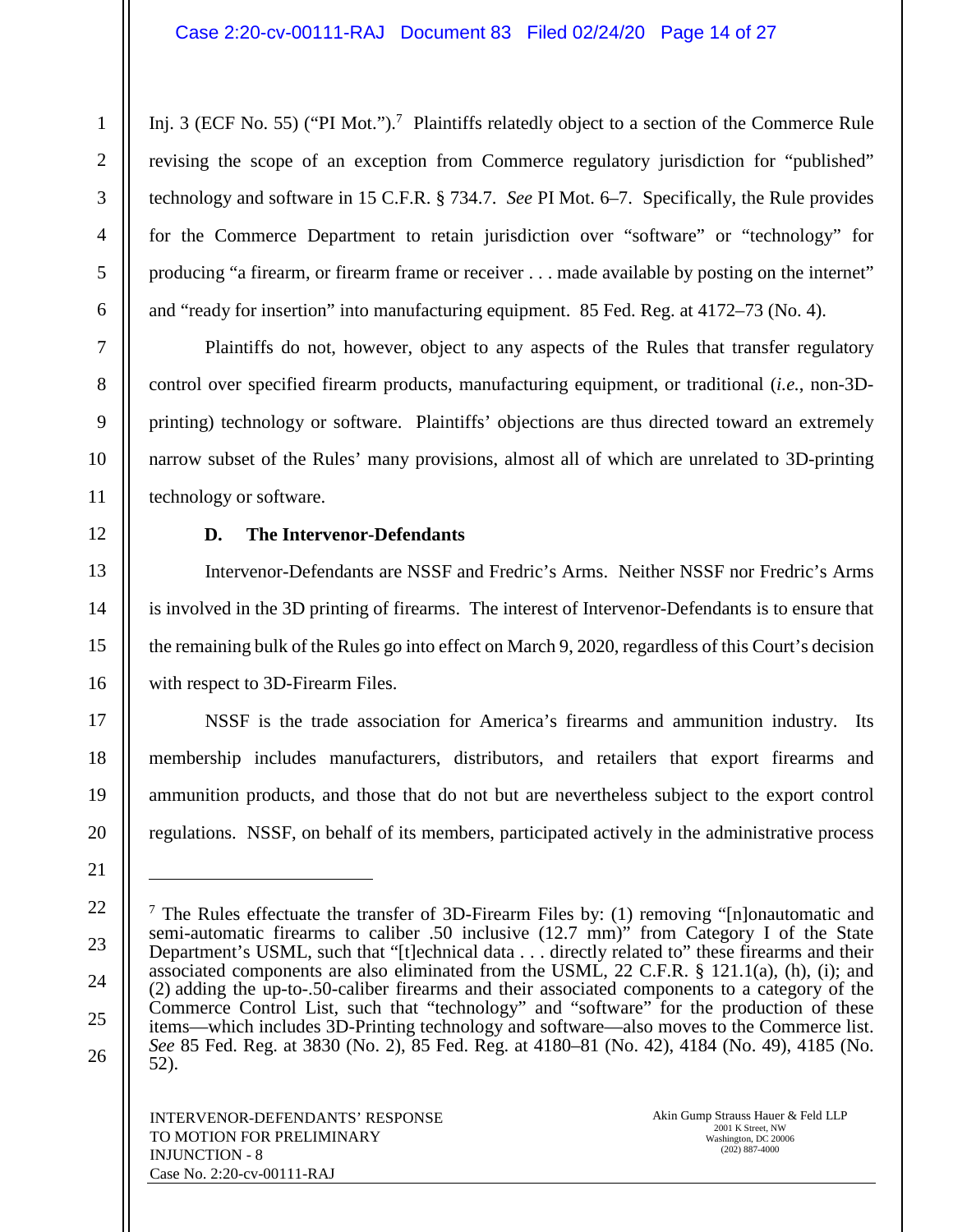# Case 2:20-cv-00111-RAJ Document 83 Filed 02/24/20 Page 15 of 27

leading to the Rules' promulgation. It made clear that, for its members, the Rules "would significantly reduce the overall burden and cost of complying with controls on the export of commercial firearms and ammunition." Comment Letter on Proposed Rule on International Traffic in Arms Regulations, *supra*.

Fredric's Arms, a member of NSSF, is a gunsmith shop co-owned by a married couple in Richland, Washington. As a small business with total annual revenues well under six figures, Fredric's Arms stands to benefit materially from the implementation of the new Rules. Under the current regulatory regime, Fredric's Arms must register with DDTC and pay the \$2,250 annual registration fee—even though the business does not export firearms outside the United States. *See*  Declaration of Marc Stairet (ECF No. 65)  $\P$  6–9 ("Stairet Decl."). That is a significant burden on Fredric's Arms. *Id.* ¶¶ 7–9. Once the Rules go into effect on March 9, Fredric's Arms will no longer be required to pay that fee.

# **III. ARGUMENT**

In the event the Court is inclined to grant relief to Plaintiffs, it should deem the Rules' treatment of 3D-Firearm Files severable from the remainder of the Rules and preliminarily enjoin solely those aspects of the Rules that are unlawful. That course would adequately—indeed, completely—preserve the current regulation of 3D-Firearm Files, as Plaintiffs seek, without running afoul of Article III limits or harming Intervenor-Defendants (and thousands of others) through the imposition of an unduly broad and burdensome injunction.

# **A. The Rules' Treatment of 3D-Firearm Files Is Severable from the Remainder of the Rules**

Assuming the Administrative Procedure Act ("APA") applies,<sup>8</sup> APA principles of severability dictate that the Rules' regulation of 3D-Firearm Files can be enjoined separately from

<sup>8</sup> The Export Control Reform Act of 2018 provides, however, that "the functions exercised under this subchapter shall not be subject to sections 551, 553 through 559, and 701 through 706 of Title 5" (*i.e.*, several provisions of the APA). 50 U.S.C. § 4821(a); *see* Pub. L. No. 115-232.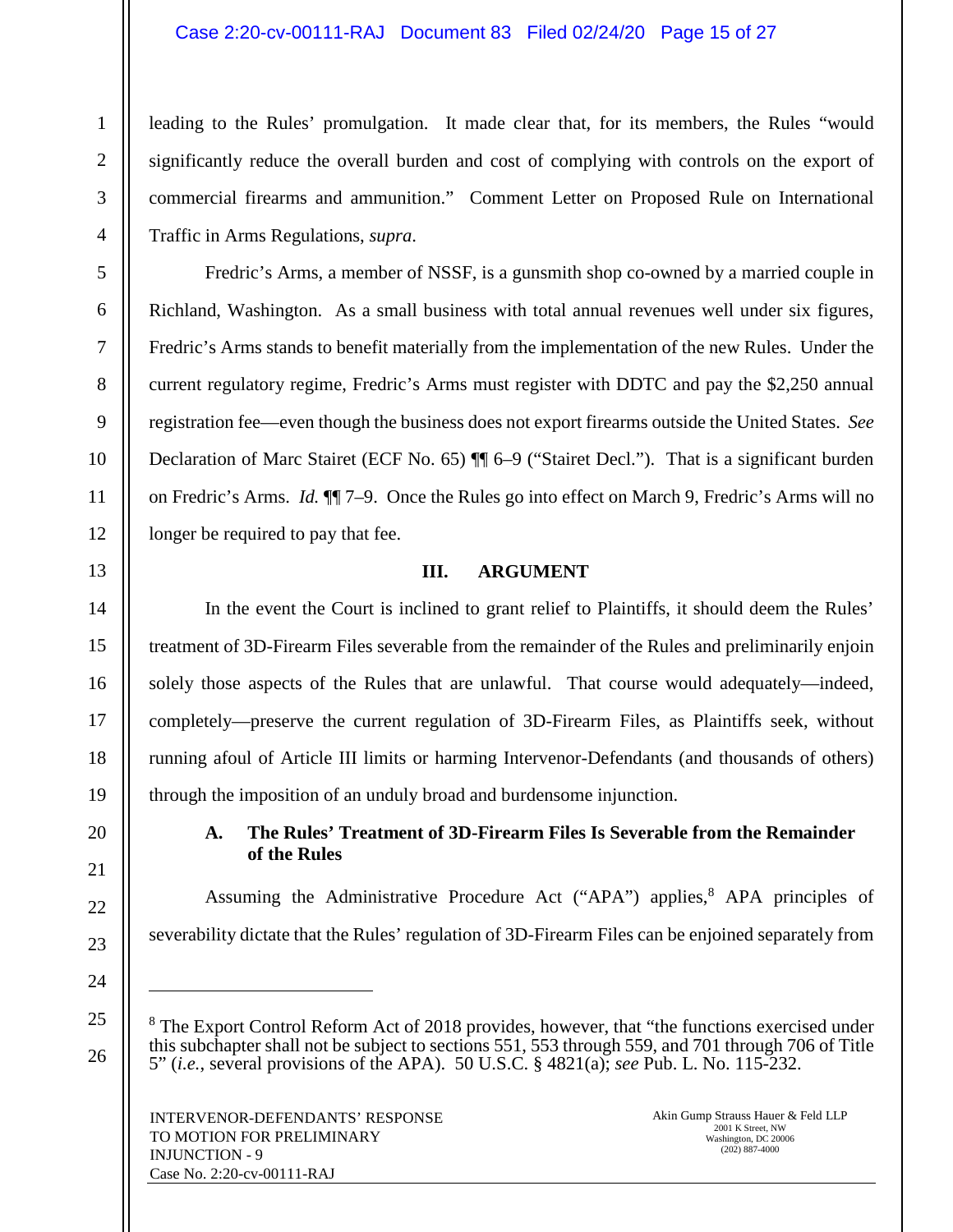#### Case 2:20-cv-00111-RAJ Document 83 Filed 02/24/20 Page 16 of 27

the rest of the Rules. "An 'agency action' may be either 'the whole or a part of an agency rule [or] order.'" *Carlson*, 938 F.3d at 351 (quoting 5 U.S.C. § 551(13)). Consequently, although "[t]he APA requires a reviewing court to 'hold unlawful and set aside agency action' that is arbitrary and capricious . . . , the APA permits a court to sever a rule by setting aside only the offending parts of the rule." *Id.* (quoting 5 U.S.C. § 706(2)). In fact, "[i]t would . . . exceed the statutory scope of review for a court to set aside an entire rule where only a part is invalid, and where the remaining portion may sensibly be given independent life." *Catholic Soc. Serv. v. Shalala*, 12 F.3d 1123, 1128 (D.C. Cir. 1994).

"Whether an administrative agency's order or regulation is severable, permitting a court to affirm it in part and reverse it in part, depends on the issuing agency's intent." *Davis Cty. Solid Waste Mgmt. v. EPA*, 108 F.3d 1454, 1459 (D.C. Cir. 1997) (quoting *North Carolina v. FERC*, 730 F.2d 790, 795–96 (D.C. Cir. 1984)); *accord Ctr. for Biological Diversity v. Jewell*, No. 16 cv-94-TUC-JGZ, 2018 WL 1586651, at \*22 n.22 (D. Ariz. Mar. 31, 2018). Thus, courts look at two criteria in evaluating severability: (1) whether there is an "indication that the regulation would not have been passed but for [the] inclusion" of the offending provisions, and (2) whether severance will "impair the function" of the remaining provisions "as a whole." *K Mart Corp. v. Cartier, Inc.*, 486 U.S. 281, 294 (1988). The 3D-Firearm-related provisions of the Rules at issue are severable under both criteria.

> *1. The Rules would have been promulgated absent their change in treatment of 3D-Firearm Files.*

To conclude that an agency intended a "rule to have an all or nothing character," *Catholic Soc. Serv.*, 12 F.3d at 1127, a court must find "substantial doubt" as to whether the agency would have adopted the valid provisions on their own. *ACA Int'l v. FCC*, 885 F.3d 687, 708 (D.C. Cir. 2018) (internal quotation marks omitted). Here, there is simply no "indication that the [Rules] would not have been passed but for [the] inclusion" of provisions relating to 3D-Firearm Files. *Davis Cty.*, 108 F.3d at 1460 (quoting *K-Mart*, 486 U.S. at 294) (second alteration in original).

INTERVENOR-DEFENDANTS' RESPONSE TO MOTION FOR PRELIMINARY INJUNCTION - 10 Case No. 2:20-cv-00111-RAJ

Akin Gump Strauss Hauer & Feld LLP 2001 K Street, NW Washington, DC 20006 (202) 887-4000

1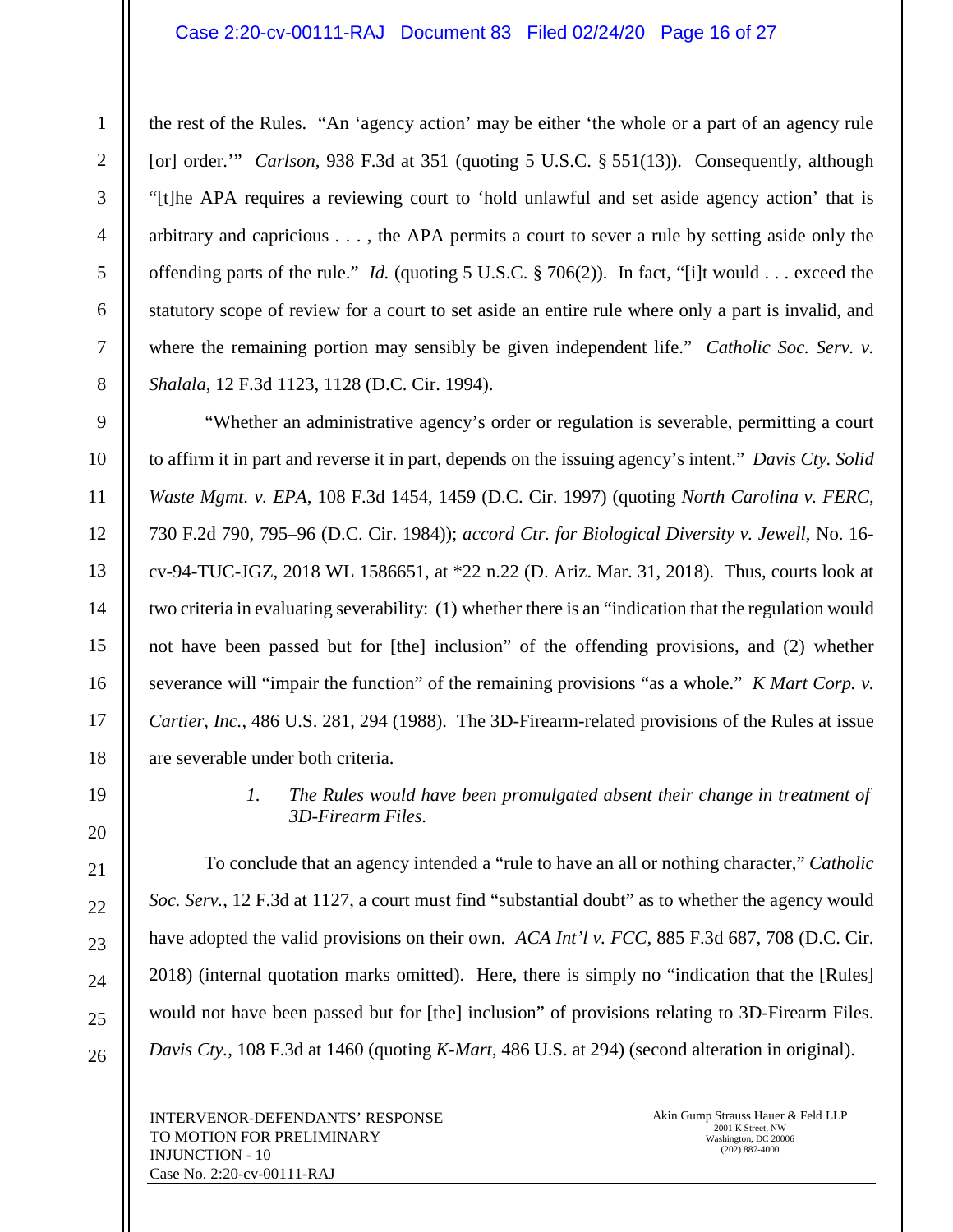# Case 2:20-cv-00111-RAJ Document 83 Filed 02/24/20 Page 17 of 27

As recounted above, the Rules emerged from longstanding efforts (originating in the Obama Administration) to streamline the regulatory system for exports of commercial firearms and related products. *See supra* pp. 2–7. The agencies' purposes, stated in the Rules, were to revise the State Department's USML "to describe more precisely the articles that . . . warrant . . . control" on that List and to "complete the initial review of the USML that the [State] Department began in 2011." 85 Fed. Reg. at 3819; *see also* 85 Fed. Reg. at 4136. The agencies have conveyed no intent for every Rules provision to stand or fall together. Unlike in cases in which courts have struck down entire regulations, the agencies did not (i) "reject[]" the option of promulgating the Rules absent their change in treatment of 3D-Firearm Files "in the preamble to [their] final rule[s]," *Nat'l Ass'n of Mfrs. v. NLRB*, 717 F.3d 947, 964 (D.C. Cir. 2013), *overruled on other grounds by Am. Meat Inst. v. Dep't of Agric.*, 760 F.3d 18 (D.C. Cir. 2014); (ii) "repeatedly emphasize[] the ways in which the [treatment of 3D-Firearm Files] and [the other provisions] were designed to work together," *Ass'n of Private Colls. & Univs. v. Duncan*, 870 F. Supp. 2d 133, 154 (D.D.C. 2012); or (iii) state "during the notice and comment period" that they "would *not* have adopted . . . a rule" that excluded regulatory changes relating to 3D-Firearm Files, *Averett v. Dep't of Health & Human Servs.*, 306 F. Supp. 3d 1005, 1021 (M.D. Tenn. 2018), *aff'd*, 943 F.3d 313 (6th Cir. 2019). Contrary to any idea that 3D-Firearm Files are a central feature of the Rules, one of Plaintiffs' principal complaints is that the agencies' notices of proposed rulemaking failed to put parties on notice that 3D-Firearm Files would be affected at all. PI Mot. 10–16.

Moreover, the contents of the Rules clearly reflect the agencies' focus on countless matters unrelated to 3D-printing of firearms. The Rules transfer regulatory jurisdiction over products affecting an estimated 10,000 State Department licenses. *See* 85 Fed. Reg. at 4139. They also institute numerous provisions designed to enhance regulatory enforcement under the new Commerce Department regime, *see, e.g.*, *id.* at 4176 (No. 17); *id.* at 4176–77 (No. 21), and clarify the categories remaining on the State Department's USML, *see* 85 Fed. Reg. at 3831–32 (No. 2). As in a D.C. Circuit case in which the court declined to strike down a regulation in its entirety, the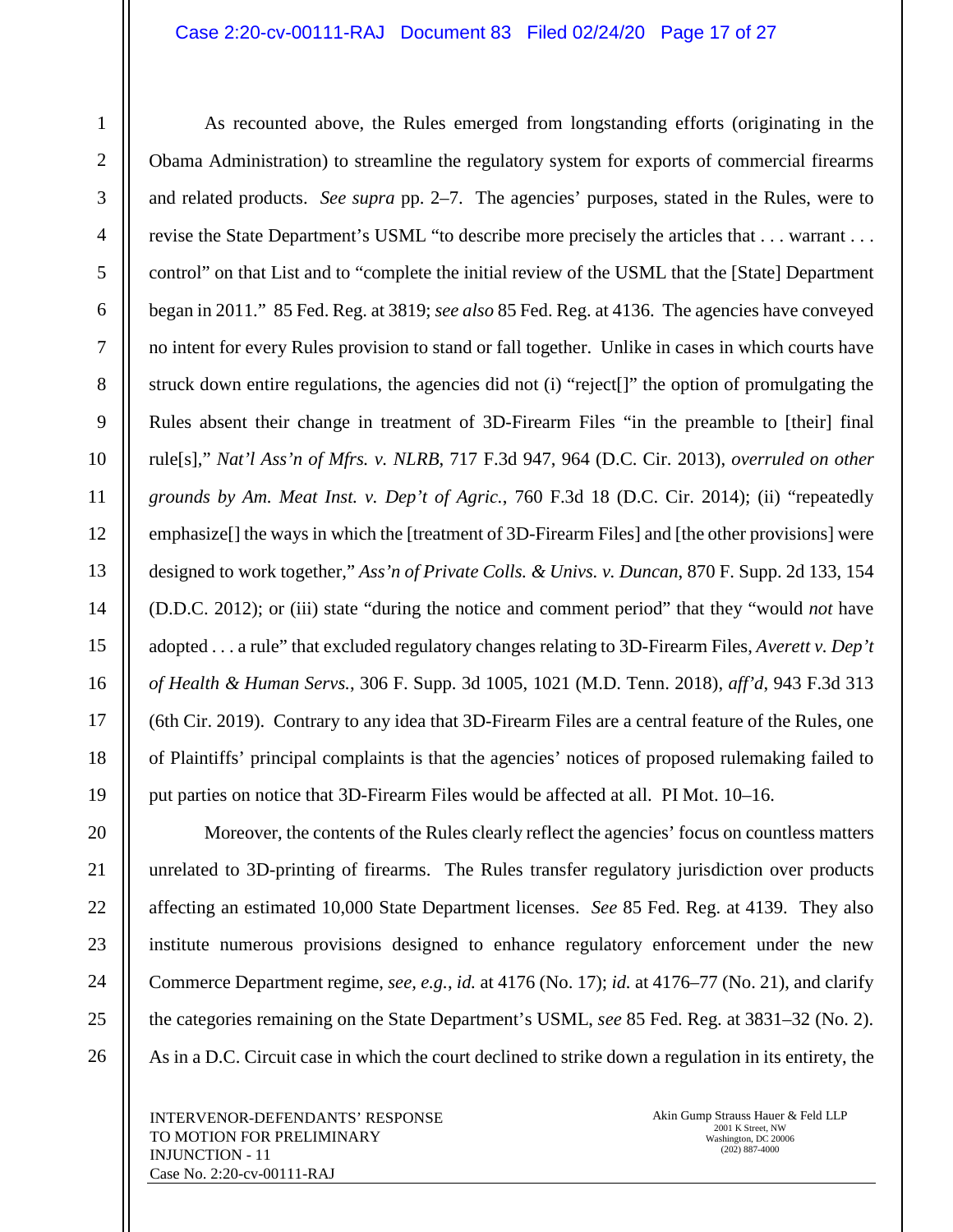# Case 2:20-cv-00111-RAJ Document 83 Filed 02/24/20 Page 18 of 27

Rules have myriad provisions with "importance beyond the particular . . . program" ruled invalid. *Virginia v. EPA*, 116 F.3d 499, 500 (D.C. Cir. 1997). Thus, "the circumstances indicate the agenc[ies] would have adopted the regulation[s] even without" their change in treatment of 3D-Firearm Files. *Ariz. Pub. Serv. Co. v. EPA*, 562 F.3d 1116, 1122 (10th Cir. 2009).

1

2

3

4

5

6

7

8

9

10

11

12

13

14

15

16

17

18

19

20

21

22

23

24

25

26

*2. Severance will not impair the function of the Rules as a whole.* 

Were this Court to invalidate the Rules only insofar as they alter current regulatory restrictions on 3D-Firearm Files, there is no doubt that "the remaining portion may sensibly be given independent life." *Catholic Soc. Serv.*, 12 F.3d at 1128. Consistent with such a court order, the agencies could still transfer hundreds of firearms and components, and their associated technology and software, to the Commerce Control List. The agencies could also implement provisions regulating the export of these items to achieve the national security and foreign policy, including human rights, objectives of the Commerce Department's regulations. Such an outcome would not "severely distort the [agencies'] program and produce a rule strikingly different from any [the agencies] ha[ve] ever considered or promulgated." *MD/DC/DE Broadcasters Ass'n v. FCC*, 236 F.3d 13, 23 (D.C. Cir. 2001). Precisely the opposite is true here: the Rules would serve their principal function of creating a more efficient export control regime regardless of whether they change the regulatory regime with respect to 3D-Firearm Files. *See* 85 Fed. Reg. at 3819, 4136.

Because the Rules could "function sensibly" without their change in treatment of 3D-Firearm Files, *MD/DC/DE Broadcasters Ass'n*, 236 F.3d at 22, it makes no difference that the Rules do not always address 3D-Firearm Files as a wholly separate category of technology.<sup>9</sup> In *Davis County*, for example, the D.C. Circuit rejected an argument against severability grounded

<sup>&</sup>lt;sup>9</sup> Although the Commerce Rule contains discrete provisions governing regulation of 3D-printing technology, 85 Fed. Reg. at 4172 (Nos. 1–4), it also includes 3D-Firearm Files within the "technical data" related to items in a USML category that the Rules move to the Commerce Control List, *see id.* at 4181 (No. 42).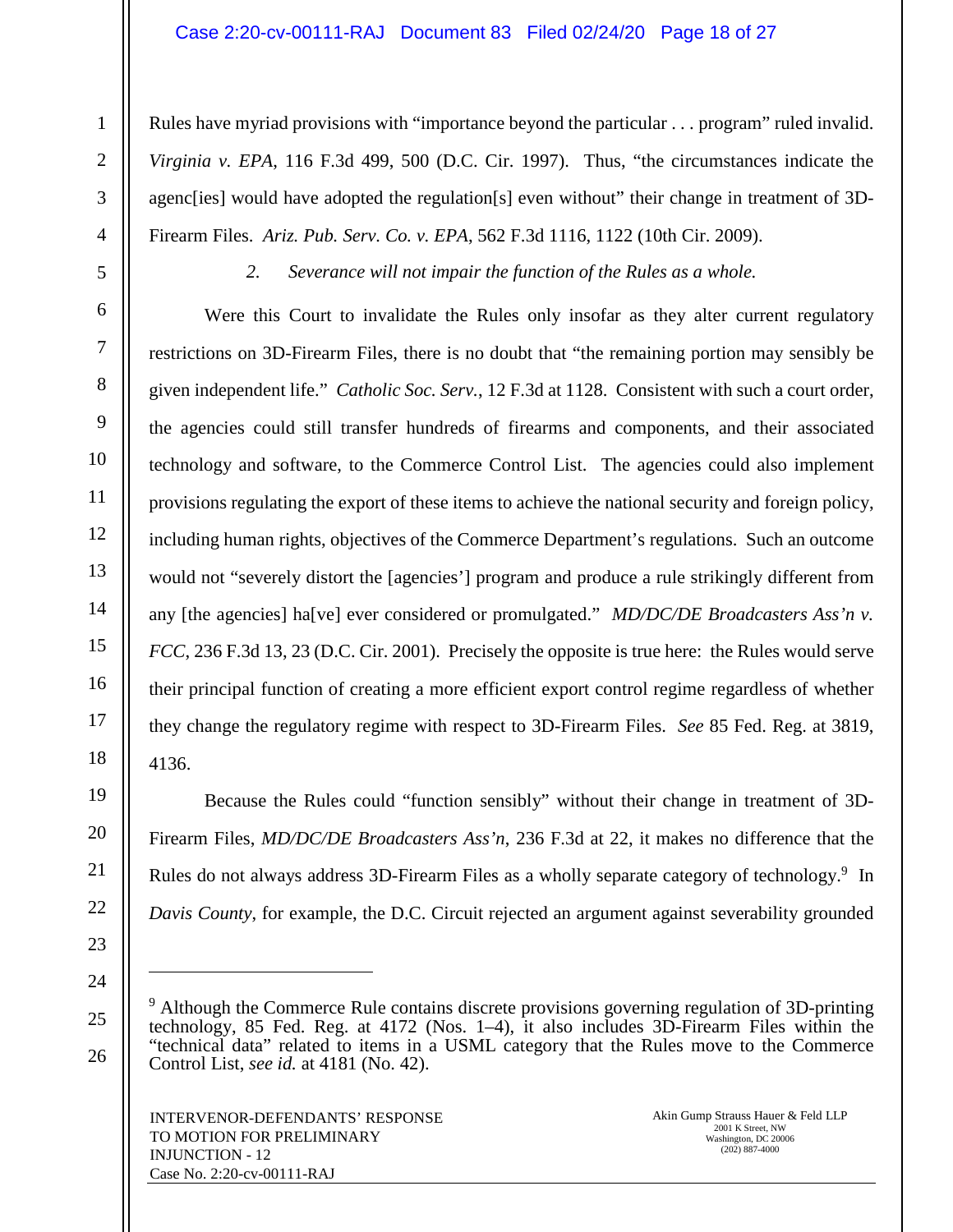# Case 2:20-cv-00111-RAJ Document 83 Filed 02/24/20 Page 19 of 27

in the contention that "[g]uidelines for existing large [municipal waste combustor] *units* have never been promulgated as such and, therefore, are not severable from the other guidelines." 108 F.3d at 1459 (internal quotation marks omitted) (first alteration in original). "The real question for severability analysis," the court of appeals explained, "is not whether the EPA separately issued standards for existing large units, but rather" how the EPA would have proceeded had it not committed the legal error at issue. *Id.* Here, as noted, there is no reason to think the agencies would have abandoned Rules transferring hundreds of items from State to Commerce jurisdiction had they decided to maintain current regulatory restrictions on 3D-Firearm Files.

In *Yeutter,* the D.C. Circuit again confirmed that an all-or-nothing approach is unwarranted even when the agency regulations do not contain wholly distinct categories of offending and nonoffending provisions. *See* 918 F.2d at 977. There, the court of appeals determined that certain regulations licensed drug testing in too broad an array of cases. *Id.* at 974. In particular, the regulations were "unconstitutional insofar as [they] authorize[d] mandatory drug testing of . . . workers who do not hold safety- or security-sensitive jobs, absent reasonable suspicion of on-duty drug use or drug-impaired work performance." *Id.* The D.C. Circuit used these categories of drug use—which came from the case law and did not merely track the language of the regulations—to narrow the scope of the injunction. *See id.* at 973–77. The court rejected the argument that it was "inappropriate to redraw employee categories drawn by [an agency] so as to allow random testing of some employees within those categories while prohibiting testing of others." *Id.* at 977. Instead, the D.C. Circuit remanded to the district court "with instructions to modify the injunction" to block drug testing only under the conditions the court deemed unconstitutional. *Id.*

Here, "[i]f the [agencies] had promulgated two entirely separate rules"—one addressing 3D-Firearm Files and one addressing every other item covered by the Rules—"it is beyond dispute that the latter rule would survive." *Catholic Social Serv.*, 12 F.3d at 1128. And as discussed *infra*  pp. 17–20, a court order mandating the maintenance of current regulatory restrictions on 3D-Firearm Files would require the agencies to take minimal steps to implement. 3D-Firearm Files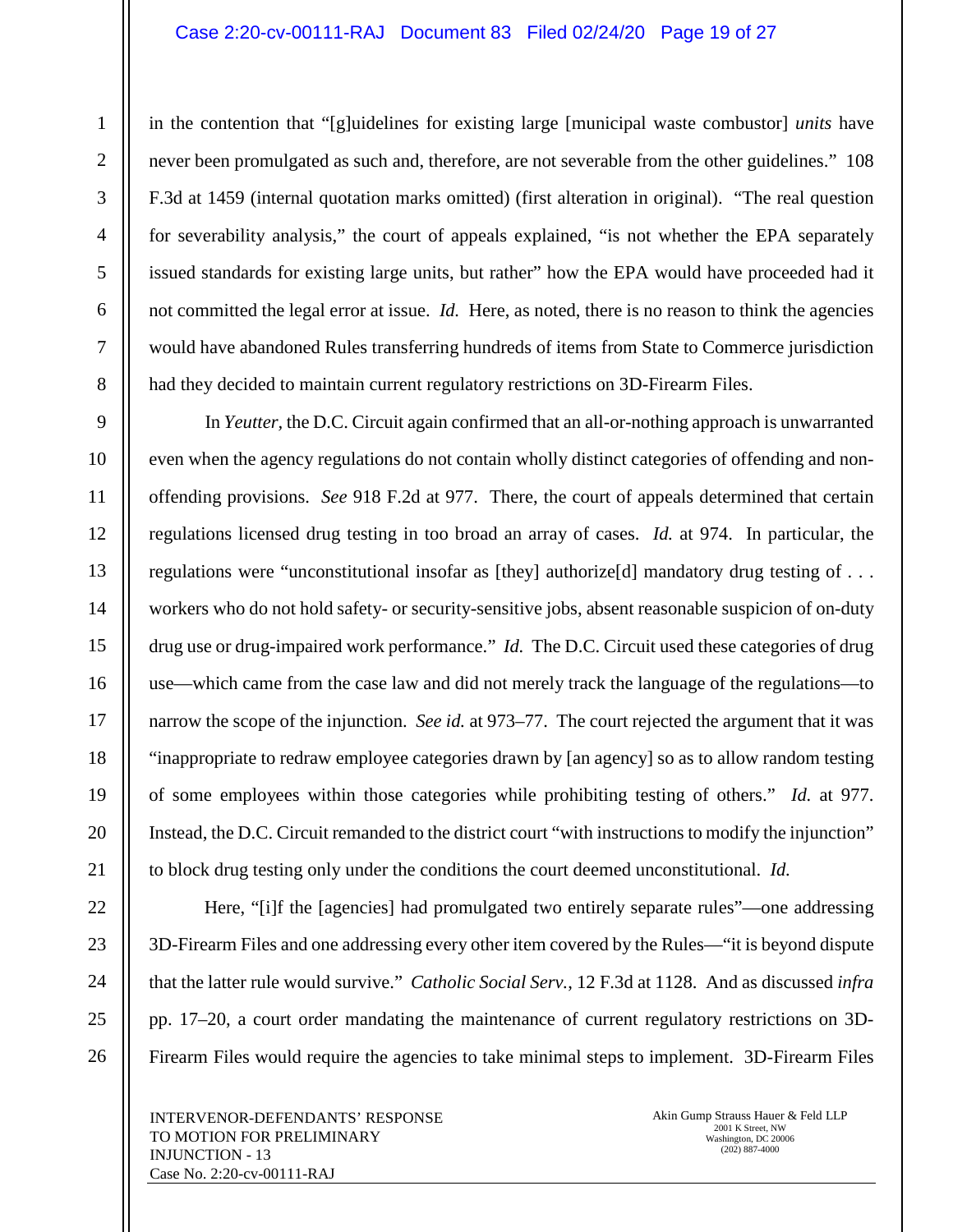are simply not a "linchpin holding together the entire rule." *High Country Conservation Advocates v. Forest Serv.*, 67 F. Supp. 3d 1262, 1266 (D. Colo. 2014). Plaintiffs do not even purport to offer any justification for enjoining the Rules in their entirety.

# **B. An Injunction Tailored to the Regulation of 3D-Firearm Files Is the Most Appropriate Exercise of This Court's Equitable Authority**

Fundamental equitable principles lead to the same result as the severability analysis: any relief for Plaintiffs can and must be tailored to the asserted legal violations. That is particularly true because the preliminary injunction factors weigh against affording any relief extending beyond the harms related to 3D-Firearm Files.

*1. This Court should limit any relief to the scope of the alleged harms.* 

"[I]njunctions issued by federal courts should be narrowly tailored to remedy the harm shown." *Yeutter*, 918 F.2d at 977; *see also Califano v. Yamasaki*, 442 U.S. 682, 702 (1979) ("[T]he scope of injunctive relief is dictated by the extent of the violation established."). In *Yeutter*, the D.C. Circuit applied that established principle to issue a "narrowly tailored remedial" order" invalidating an agency rule only in part. 918 F.2d at 977.

This Court should apply a similarly restrained approach here. Each of Plaintiffs' three asserted grounds for a preliminary injunction is targeted at the Rules' alteration of the regulatory framework for 3D-Firearm Files, and not at any other aspect of the Rules. *See, e.g.*, Am. Compl. ¶ 2. In particular, Plaintiffs urge that (1) the agencies violated notice-and-comment procedures because they provided inadequate opportunity to comment on Rules provisions related to 3D-Firearm Files, and because the addition of a provision addressing 3D-printing (15 C.F.R. § 734.7(c)) was not a logical outgrowth of the proposed rules, PI Mot. 10–16; (2) the agencies' decision to "remove [Firearm] files from the Munitions List" was contrary to AECA's purpose and failed to take into account statutory factors, *id.* 16–18; and (3) the Rules' promulgation was arbitrary and capricious because the Rules "are not a logical means of implementing Defendants' stated policy of continuing to regulate 3D-printed guns," *id.* 18–22.

INTERVENOR-DEFENDANTS' RESPONSE TO MOTION FOR PRELIMINARY INJUNCTION - 14 Case No. 2:20-cv-00111-RAJ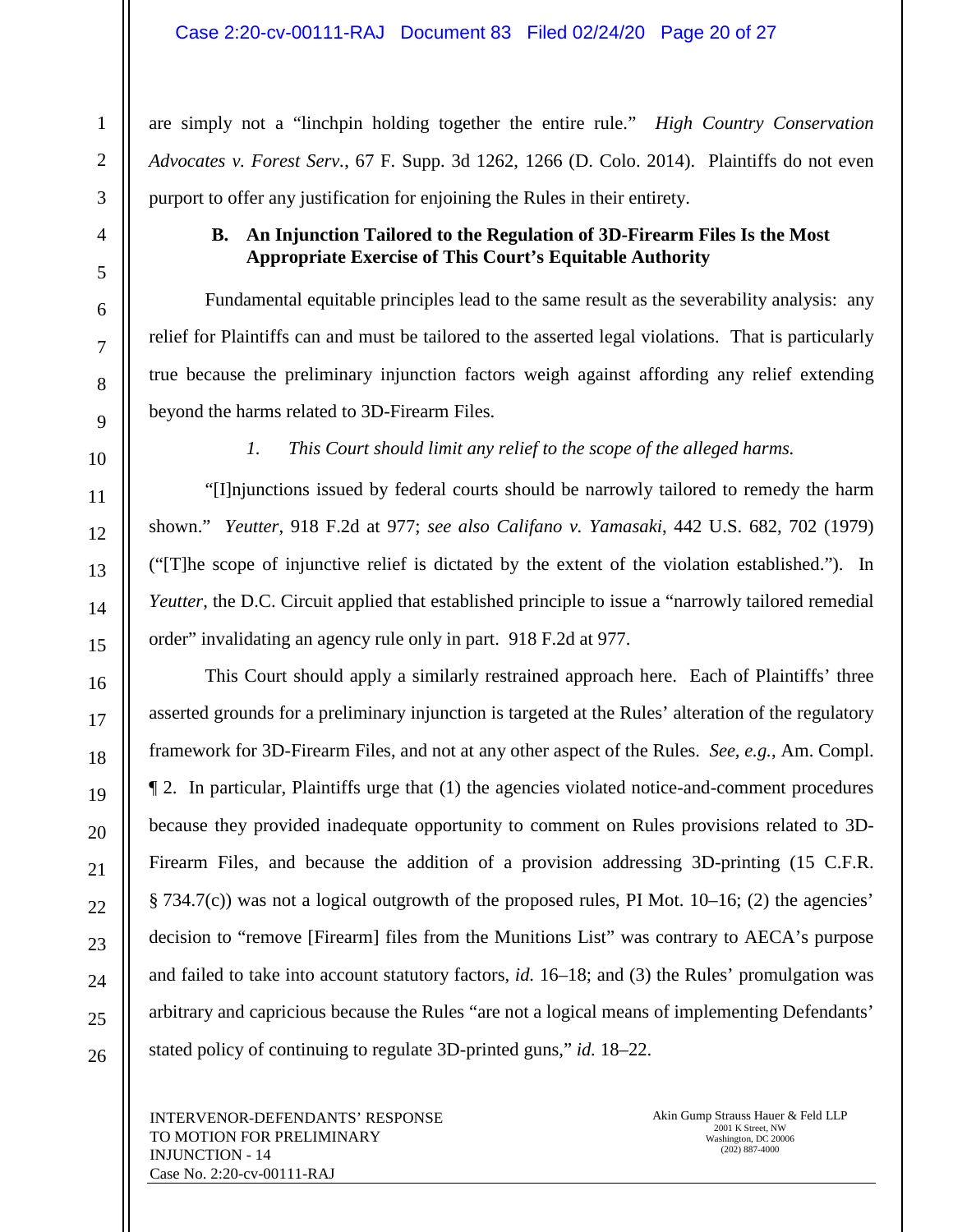# Case 2:20-cv-00111-RAJ Document 83 Filed 02/24/20 Page 21 of 27

All of these challenges share one thing in common (as do the related arguments of *amicus* Brady Center): they are focused exclusively on 3D-Firearm Files. For instance, Plaintiffs' allegations of defective process are directed at the procedures the agencies employed in effectuating changes in the regulation of 3D-Firearm Files. Granting relief for the asserted legal violations, therefore, calls solely for an order mandating that the agencies maintain the status quo with respect to regulatory restrictions on 3D-Firearm Files. The Court's injunction would then be tailored to "the nature and extent of the . . . violation." *E. Bay Sanctuary Covenant v. Trump*, 932 F.3d 742, 779 (9th Cir. 2018) (quoting *Milliken v. Bradley*, 433 U.S. 267, 270 (1977)) (ellipses in original).

In fact, this Court would face constitutional obstacles to doing any more. The principle that courts must tailor their injunctions to the asserted legal violations is rooted not only in sound equitable practice, but also in Article III. For a federal court to exercise its remedial authority consistent with Article III, "[t]he remedy must of course be limited to the inadequacy that produced the injury in fact that the plaintiff has established." *Lewis v. Casey*, 518 U.S. 343, 357 (1996).

Plaintiffs must demonstrate Article III standing with respect to each form of relief they seek. *See City of Los Angeles v. Lyons*, 461 U.S. 95, 105–06 (1983). Here, Plaintiffs allege standing based on the effects of the Rules' treatment of 3D-Firearm Files on their interests. PI Mot. 8. They are therefore entitled to secure only the relief that would cure their "injury in fact." *Lewis*, 518 U.S. at 357. And while a litigant asserting a procedural violation "has standing if there is some possibility that the requested relief will prompt the injury-causing party to reconsider the decision that allegedly harmed the litigant," *Massachusetts v. EPA*, 549 U.S. 497, 518 (2007), here the relevant "injury," "decision," and "harm" all revolve around 3D-Firearm Files. Hence, to the extent Plaintiffs have Article III standing at all,  $^{10}$  Plaintiffs have not demonstrated standing

1

 $10$  The Department of Justice has previously argued that the Plaintiff States lacked Article III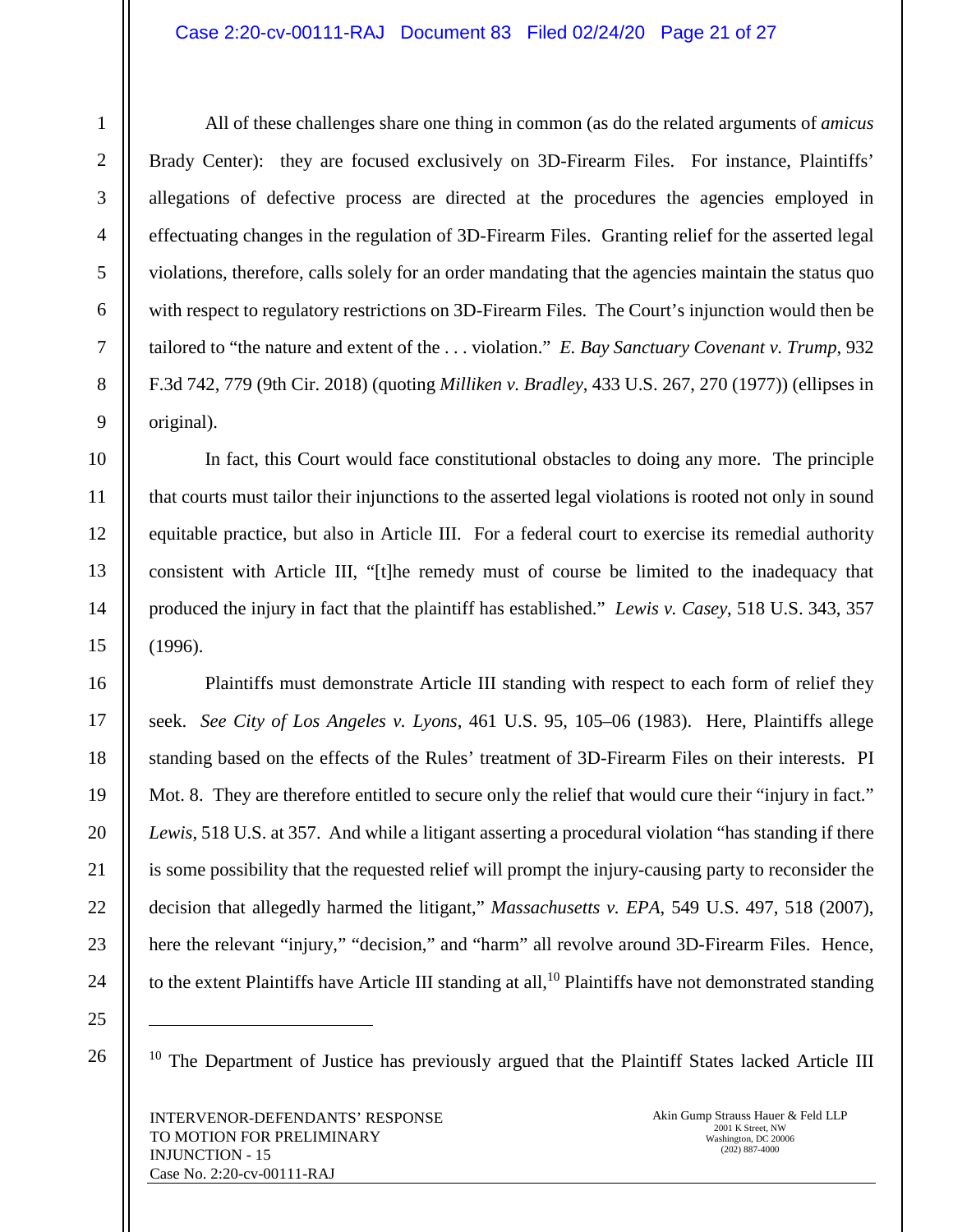# Case 2:20-cv-00111-RAJ Document 83 Filed 02/24/20 Page 22 of 27

to seek relief broader than that necessary to alleviate their asserted injuries—all of which, according to Plaintiffs' allegations, stem directly and exclusively from the Rules' treatment of 3D-Firearm Files.

> *2. The preliminary injunction factors weigh sharply against extending relief beyond 3D-Firearm Files.*

Granting Plaintiffs relief over the Rules as a whole would be particularly unwarranted in the preliminary injunction context. A preliminary injunction is "an extraordinary remedy that may only be awarded upon a clear showing that the plaintiff is entitled to such relief." *California v. Azar*, 911 F.3d 558, 575 (9th Cir. 2018) (quoting *Winter v. NRDC*, 555 U.S. 7, 22 (2008)). As Plaintiffs note, they "must establish that (1) they are likely to succeed on the merits; (2) they are likely to suffer irreparable harm in the absence of preliminary relief; (3) the balance of the equities tips in their favor; and (4) an injunction is in the public interest." PI Mot. 7 (citing *California v. Dep't of Health & Human Servs.*, 941 F.3d 410, 423–24 (9th Cir. 2019)). Regardless of whether Plaintiffs can satisfy the first factor, each of the remaining preliminary injunction factors cuts against Plaintiffs to the extent they seek any relief beyond what is necessary to remedy the asserted legal violations.

*First*, the irreparable harms Plaintiffs cite stem exclusively from the prospect that "technical data for designing and producing undetectable weapons using a commercially-available 3D printer [will be] published on the internet." PI Mot. 22 (internal quotation marks omitted); *see id.* 22–24. Accordingly, Plaintiffs will suffer no irreparable harm—in fact, no harm whatsoever—if, as the NSSF Parties argue, this Court simply maintains the status quo as to regulatory restrictions on 3D-Firearm Files rather than enjoining the Rules in their entirety.

standing to enjoin a temporary USML modification, *see Washington v. Dep't of State*, 318 F. Supp. 3d 1247, 1254 (W.D. Wash. 2018), and the Federal Defendants have signaled their intent to raise an Article III standing objection to Plaintiffs' suit in the instant case, *see* Fed. Defs.' Mot.to File Over-Length Br. in Opp'n to Pls.' Mot. for Prelim. Inj. 1–2 (ECF No. 78).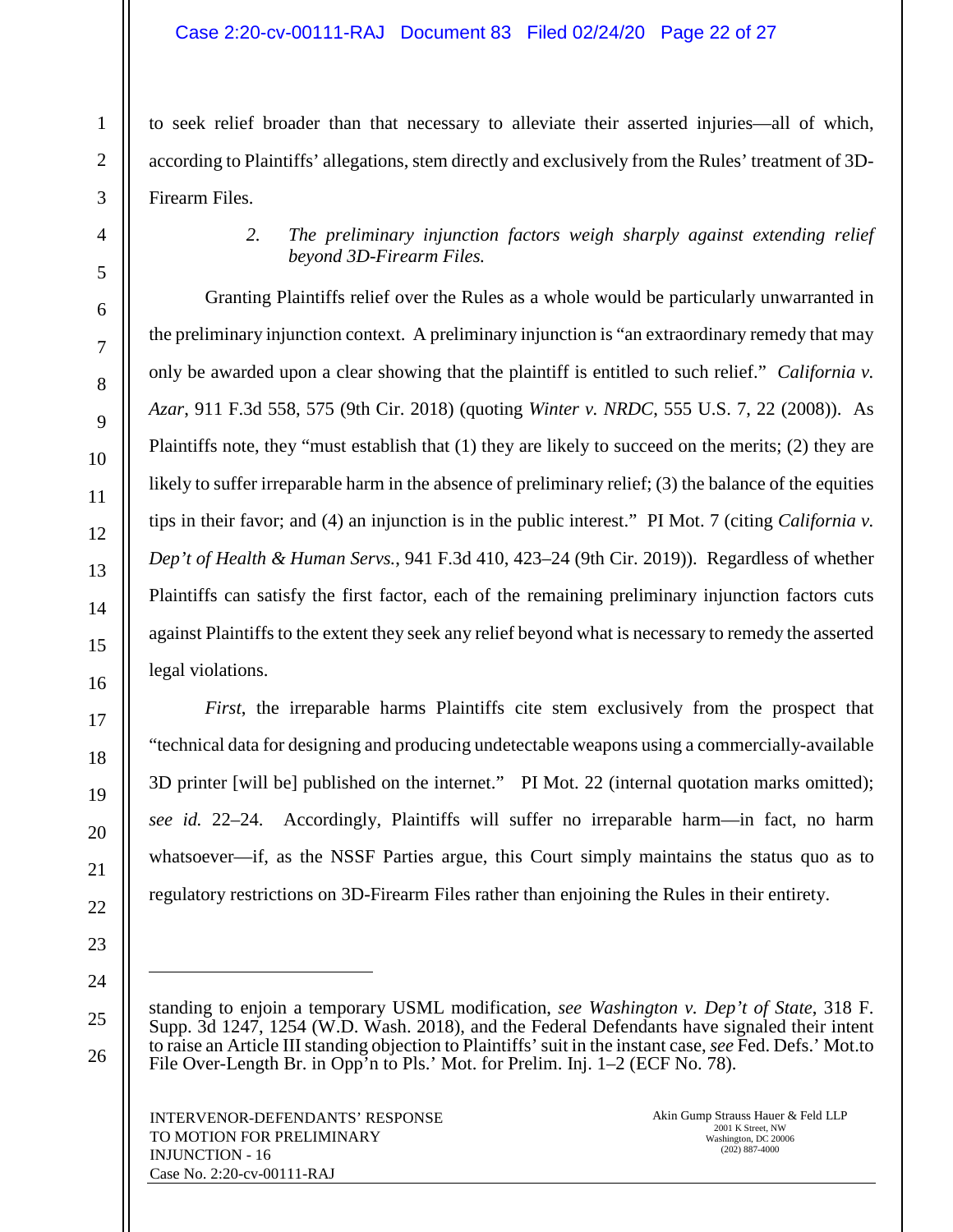# Case 2:20-cv-00111-RAJ Document 83 Filed 02/24/20 Page 23 of 27

1

*Second*, the balance of the equities tips in favor of the NSSF Parties, not Plaintiffs, as to any broader relief. An order limited to 3D-Firearm Files would "have no prejudicial effect" on Plaintiffs, because the regulatory standards applicable to 3D-Firearm Files would not change. *Davis Cty.*, 108 F.3d at 1459. By contrast, an order enjoining the Rules in their entirety—even on a preliminary basis—would have inequitable effects on NSSF and its members, including Fredric's Arms. NSSF members would continue to be subject to the increased regulatory burdens of the State Department's USML. Fredric's Arms, for instance, would immediately be required to register with and pay the yearly \$2,250 fee to the State Department—a significant cost for Fredric's Arms—even though the small gunsmith shop does not export. Stairet Decl.  $\P$ [6–7. And NSSF members would be forced to bear those kinds of burdens as a result of a ruling directed at the unrelated topic of 3D-Firearm Files.

*Third*, for similar reasons, Plaintiffs have provided no indication as to why an injunction against the Rules in their entirety, as distinct from an injunction narrowly tailored to 3D-Firearm Files, is in the public interest. Indeed, Plaintiffs have not ventured any injuries whatsoever stemming from the Rules beyond those related to 3D-Firearm Files.

As a consequence, even if the Court determines that it has the constitutional authority to enjoin the Rules in their entirety (despite Plaintiffs' failure to point to any injury stemming from any aspect of the Rules unrelated to 3D-Firearm Files), the Court should still exercise its "equitable discretion" to tailor relief to Plaintiffs' asserted legal violation. *Azar*, 911 F.3d at 575. That measured approach would be "the more equitable and appropriate course." *Davis Cty.*, 108 F.3d at 1459.

# **C. A Court Order Preserving the Status Quo as to 3D-Firearm Files Would Fully Address Plaintiffs' Objections to the Rules**

If this Court determines that Plaintiffs are entitled to any preliminary injunction, then its order should be straightforward: "The State Department and the Commerce Department shall

INTERVENOR-DEFENDANTS' RESPONSE TO MOTION FOR PRELIMINARY INJUNCTION - 17 Case No. 2:20-cv-00111-RAJ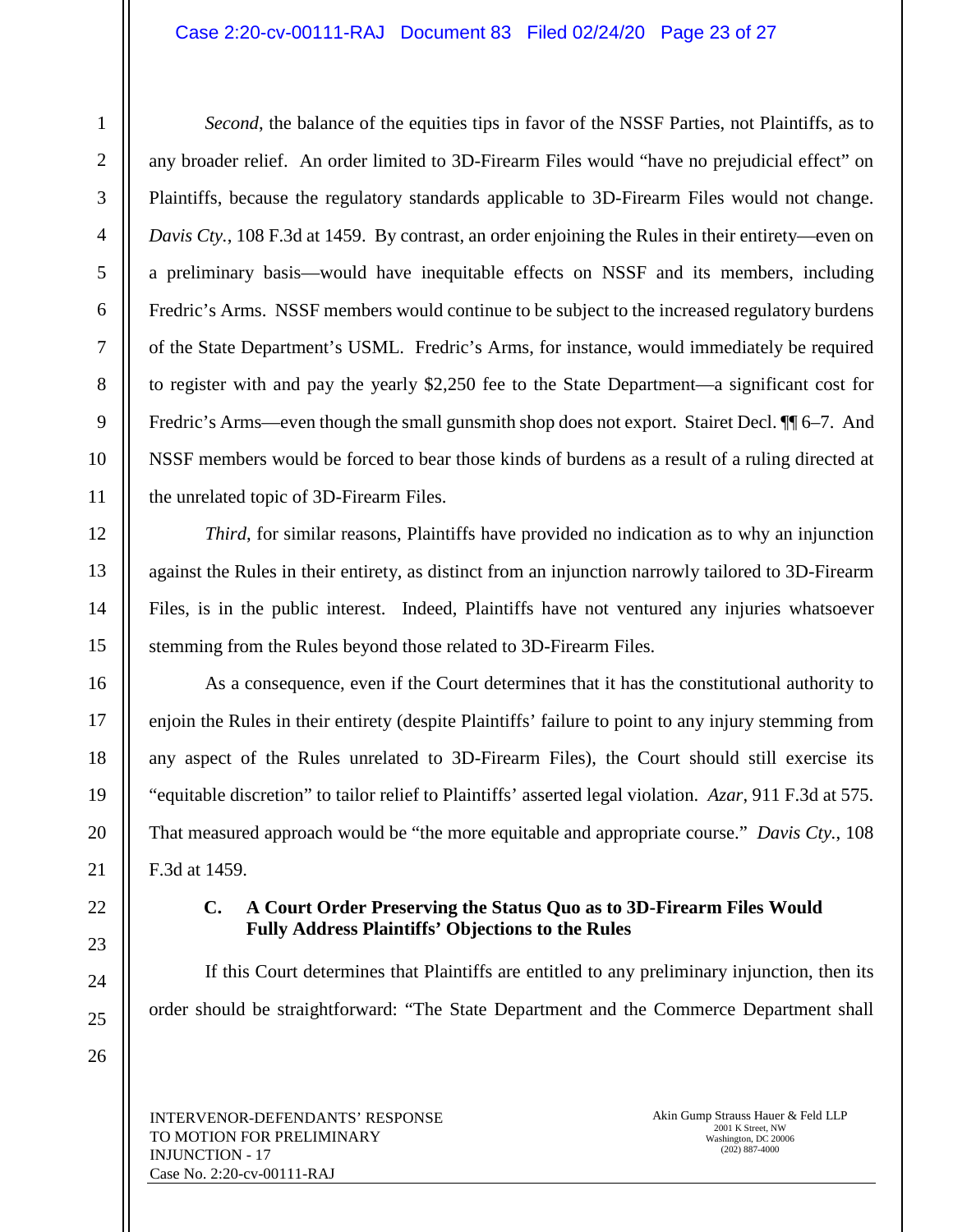maintain the status quo with respect to regulatory restrictions on 3D-Firearm Files (as defined by the Plaintiff States)." The Rules would otherwise go into effect as scheduled.

There are no legal or practical impediments to the agencies' implementation of that court order. As a legal matter, agencies are, of course, required to follow court orders. *See Yamasaki*, 442 U.S. at 705 ("[T]he grant of injunctive relief makes the Secretary's duty to comply enforceable by contempt order."). And courts may require agencies to take affirmative steps to comply with court orders finding APA violations. *See, e.g.*, *U.S. Sugar Corp. v. EPA*, 830 F.3d 579, 667 (D.C. Cir. 2016) (remanding to the agency to "determine whether burn-off ovens, soil treatment units, and space heaters" fall under a certain regulatory category "and, if so, to set standards for those types of units"); *see also In re A Cmty. Voice*, 878 F.3d 779, 788 (9th Cir. 2017) (granting a writ of mandamus ordering an agency to issue rules modifying standards to comply with statutory directives related to lead poisoning). In a closely related context, for example, the State Department has previously revised the definition of "technical data" in the ITAR to comply with a Ninth Circuit decision interpreting that phrase narrowly. *See United States v. Edler Indus., Inc.*, 579 F.2d 516, 521 (9th Cir. 1978); Dep't of State, Revision of the International Traffic in Arms Regulations, 49 Fed. Reg. 47,682, 47,683 (Dec. 6, 1984).

As a practical matter, the court's order would merely preserve the status quo with respect to regulatory restrictions on 3D-Firearm Files (which, at bottom, is all that Plaintiffs are concerned about). The agencies have multiple options for how to comply with such an order. For example, 3D-Firearm Files could be kept on the USML subject to existing State Department regulation through a minor amendment to the USML to state explicitly that such files are subject to the ITAR. Alternatively, the Commerce Department could regulate 3D-Firearm Files subject to the same restrictions on publication as though the files had remained on the USML.

The agencies could readily implement either alternative. To the extent an agency believed any rulemaking were necessary to effectuate the court order, one option would be to issue interim rules that take effect immediately. *See, e.g.*, Dep't of State, International Traffic in Arms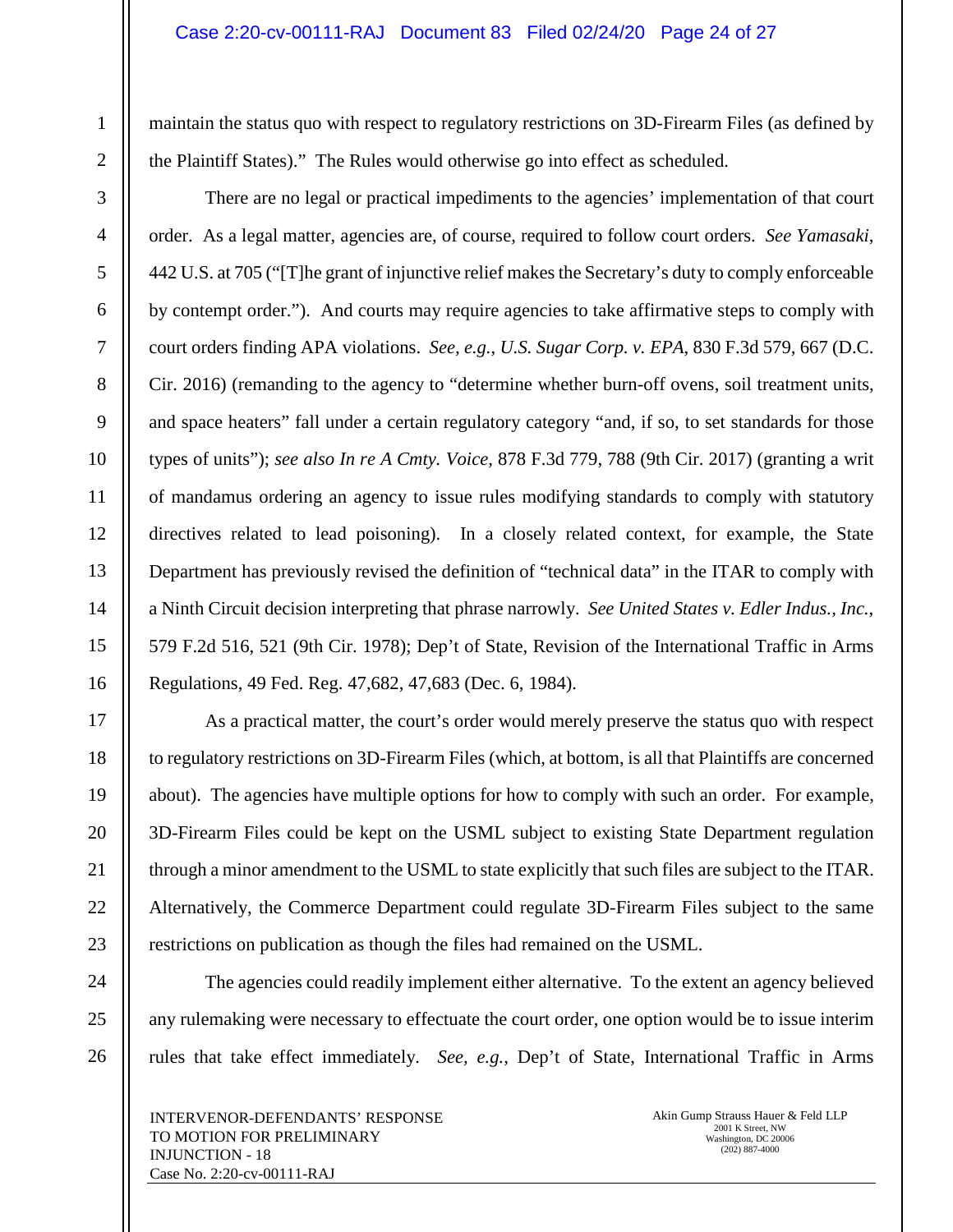#### Case 2:20-cv-00111-RAJ Document 83 Filed 02/24/20 Page 25 of 27

Regulations: Creation of Definition of Activities That Are Not Exports, Reexports, Retransfers, or Temporary Imports; Creation of Definition of Access Information; Revisions to Definitions of Export, Reexport, Retransfer, Temporary Import, and Release, 84 Fed. Reg. 70,887 (Dec. 26, 2019) (interim final rule amending the ITAR); Dep't of Commerce, Addition of Software Specially Designed to Automate the Analysis of Geospatial Imagery to the Export Control Classification Number 0Y521 Series, 85 Fed. Reg. 459 (Jan. 6, 2020) (interim final rule amending the EAR). Notably, both the State and Commerce Departments took the position that the Rules were exempt from the APA's notice-and-comment requirements altogether (5 U.S.C. § 553). *See* State Rule, 85 Fed. Reg. at 3828; Commerce Rule, 85 Fed. Reg. at 4172; *see also* note 8, *supra*.

If the agencies decided to keep 3D-Firearms Files on the USML, another option would be temporary modification. The State Department's Deputy Assistant Secretary for Defense Trade Controls "may order the temporary suspension or modification of any or all of the regulations of [the] subchapter," including the USML, "in the interest of the security and foreign policy of the United States." 22 C.F.R. § 126.2. The State Department, for example, is currently using this authority to temporarily control certain items in USML Category XI(b) pending publication of a proposed rule on the topic. *See, e.g.*, Continued Temporary Modification of Category XI of the United States Munitions List, 83 Fed. Reg. 44,228 (Aug. 30, 2018). The State Department could employ that authority to temporarily control 3D-Firearm Files on the USML.

In terms of specific provisions, a key target of Plaintiffs' complaint—and the exclusive focus of *amicus* Brady Center's brief—is the Commerce Rule's addition of 15 C.F.R. § 734.7(c) to regulate certain software or technology related to 3D-printing. *See* PI Mot. 13–16; Brief of *Amicus Curiae* Brady Center 7–12 (ECF No. 80). Intervenors' proposed injunctive relief would necessarily enjoin the operation of 15 C.F.R. § 734.7(c). No further amendments would be required to block that provision.

In sum, this Court can order, and the agencies can easily implement, tailored relief mandating that they preserve the status quo as to regulatory restrictions on 3D-Firearm Files. Such

INTERVENOR-DEFENDANTS' RESPONSE TO MOTION FOR PRELIMINARY INJUNCTION - 19 Case No. 2:20-cv-00111-RAJ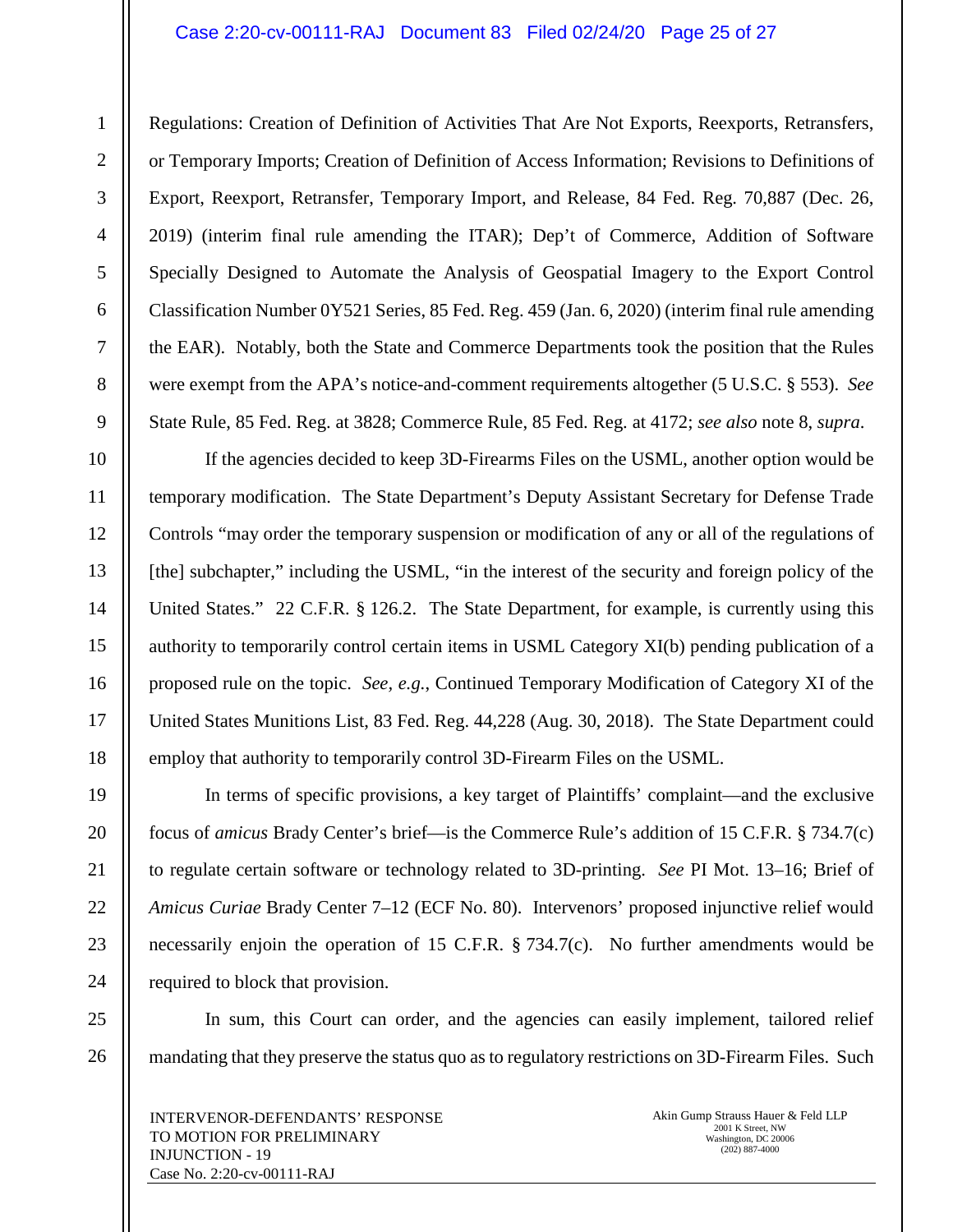a court order would correct the asserted legal violations and entirely protect Plaintiffs from their asserted irreparable harm, while simultaneously shielding the NSSF parties and countless others from harm occasioned by indiscriminately halting numerous unrelated alterations to the firearms export control regime embodied in the Rules.

# **IV. CONCLUSION**

If this Court determines that Plaintiffs are entitled to any preliminary injunction, the Court should limit its order to requiring the State Department and the Commerce Department to maintain the status quo with respect to regulatory restrictions on 3D-Firearm Files (as defined by the Plaintiff States).

DATED this 24th day of February, 2020.

AKIN GUMP STRAUSS HAUER & FELD LLP

*/s/ Pratik A. Shah*  Pratik A. Shah, D.C. Bar No. 497108 (*pro hac vice*)

*/s/ James E. Tysse*  James E. Tysse, D.C. Bar No. 978722 (*pro hac vice*)

*/s/ Rachel Bayefsky*  Rachel Bayefsky, N.Y. Bar No. 5426481 (*pro hac vice*)\*

2001 K Street, N.W.

Washington, D.C. 20006

Telephone: 202-887-4000 Fax: 202-887-4288

- 
- 22 E-mail: pshah@akingump.com

23 24 25 \* Licensed to practice in New York only and under the direct supervision of a partner of Akin Gump Strauss Hauer & Feld LLP who is an enrolled, active member of the District of Columbia Bar; application for admission to the D.C. Bar pending.

26

1

2

3

4

5

6

7

8

9

10

11

12

13

14

15

16

17

18

19

20

21

*Attorneys for Intervenor-Defendants* 

INTERVENOR-DEFENDANTS' RESPONSE TO MOTION FOR PRELIMINARY INJUNCTION - 20 Case No. 2:20-cv-00111-RAJ

Akin Gump Strauss Hauer & Feld LLP 2001 K Street, NW Washington, DC 20006 (202) 887-4000

DAVIS WRIGHT TREMAINE LLP

By: */s/ Ross Siler*

Ross Siler, WSBA # 46486 920 Fifth Avenue, Suite 3300 Seattle, WA 98104-1610 Telephone: (206) 757-8120 Fax: (206) 757-7120 E-mail: ross.siler@dwt.com